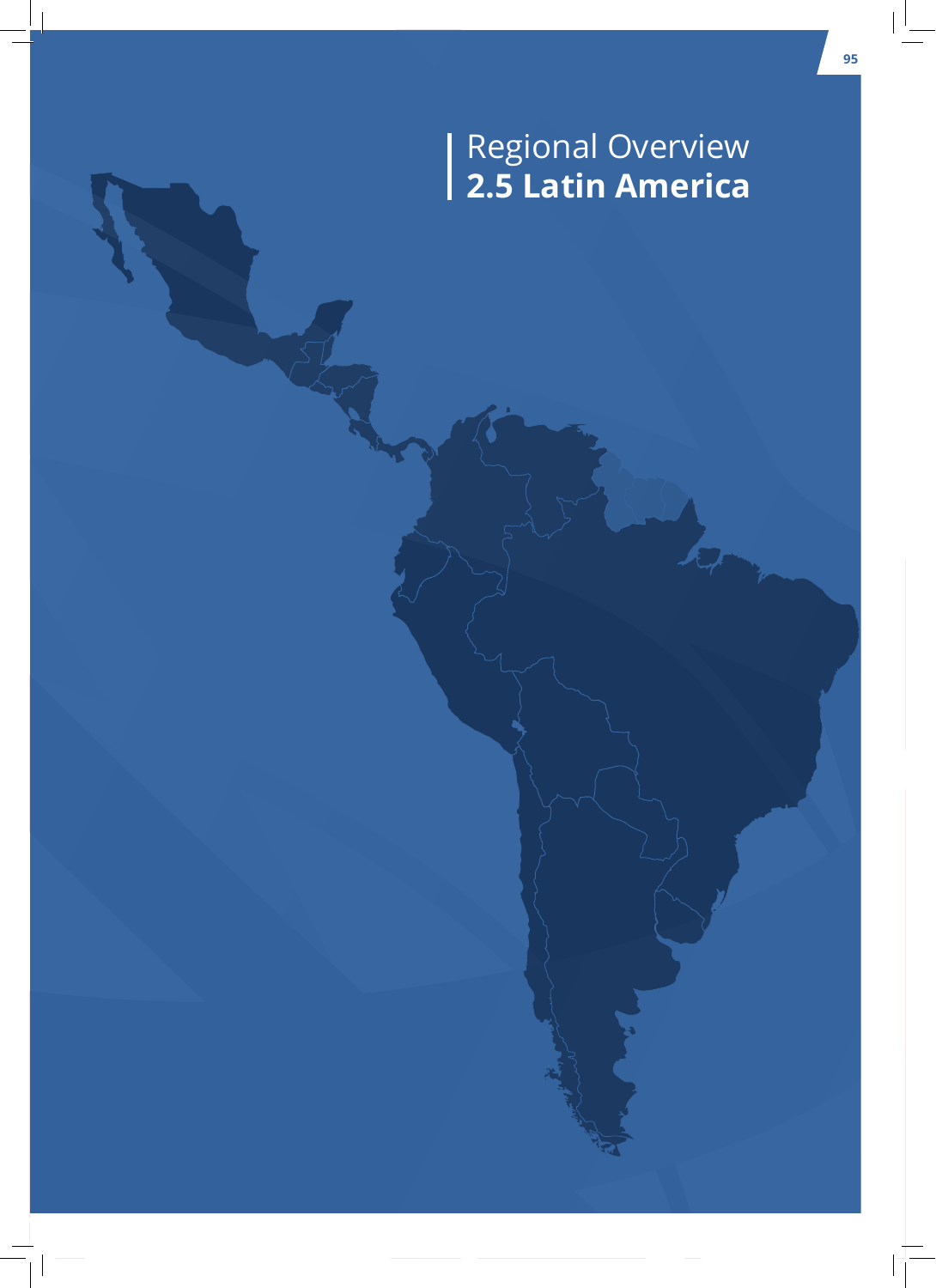#### **Table 2.5.1:** Epidemiology of HIV and viral hepatitis, and harm reduction responses in Latin America

| <b>Country/territory</b><br>with reported<br><i>injecting</i><br>drug use | <b>People who</b><br>inject drugs | <b>HIV prevalence</b><br>among people<br>who inject<br>drugs(%) | <b>Hepatitis C (anti-</b><br><b>HCV)</b> prevalence<br>among people<br>who inject<br>drugs(%) <sup>(1)</sup> | <b>Hepatitis B</b><br>(anti-HBsAg)<br>prevalence among<br>people who<br>inject drugs (%) (1) | Harm reduction responsei |                                  |                                      |              |
|---------------------------------------------------------------------------|-----------------------------------|-----------------------------------------------------------------|--------------------------------------------------------------------------------------------------------------|----------------------------------------------------------------------------------------------|--------------------------|----------------------------------|--------------------------------------|--------------|
|                                                                           |                                   |                                                                 |                                                                                                              |                                                                                              | <b>NSP</b> <sup>a</sup>  | <b>OST</b> <sup>b</sup>          | Peer-<br>distribution<br>of naloxone | <b>DCRsc</b> |
| Argentina                                                                 | 8,144[1]                          | $3.5^{[2]}$                                                     | $4.8^{[3]}$                                                                                                  | $1.6^{[3]}$                                                                                  | $X^{d[4]}$               | $V(1)(M)^{[4]}$                  | $\mathsf{x}$                         | $\mathsf{X}$ |
| <b>Bolivia</b>                                                            | nk                                | nk                                                              | nk                                                                                                           | nk                                                                                           | $\mathsf{X}$             | $\mathsf{X}$                     | $\mathsf{X}$                         | $\mathsf{X}$ |
| <b>Brazil</b>                                                             | nke                               | 9.9 f[5]                                                        | nk                                                                                                           | nk                                                                                           | $X^{d[4,6]}$             | $\bar{\mathbf{x}}$               | $\mathsf{X}$                         | $\mathsf{X}$ |
| Chile                                                                     | nk                                | nk                                                              | nk                                                                                                           | nk                                                                                           | $\mathsf{X}$             | $\mathsf{X}$                     | $\mathsf{X}$                         | $\mathsf{x}$ |
| Colombia                                                                  | 14,893[7]                         | $5.5^{[8]}$                                                     | 31.6[8]                                                                                                      | nk                                                                                           | $\checkmark(9)$          | $V(M)^{[9]}$                     | $\mathsf{X}^{\mathsf{g}}$            | X            |
| <b>Costa Rica</b>                                                         | nk <sup>h</sup>                   | nk                                                              | nk                                                                                                           | nk                                                                                           | $\mathsf{X}$             | $V(1)(M)^{[9]}$                  | $\mathsf{X}$                         | $\mathsf{X}$ |
| <b>Ecuador</b>                                                            | nk                                | nk                                                              | nk                                                                                                           | nk                                                                                           | $\mathsf{X}$             | $\mathsf{x}$                     | $\mathsf{X}$                         | $\mathsf{X}$ |
| <b>El Salvador</b>                                                        | nk                                | nk                                                              | nk                                                                                                           | nk                                                                                           | $\mathsf{X}$             | $\mathsf{X}$                     | $\mathsf{X}$                         | $\mathsf{x}$ |
| Guatemala                                                                 | nk                                | nk                                                              | nk                                                                                                           | nk                                                                                           | $\mathsf{X}$             | $\mathsf X$                      | $\mathsf{X}$                         | $\mathsf{X}$ |
| <b>Honduras</b>                                                           | nk                                | nk                                                              | nk                                                                                                           | nk                                                                                           | $\mathsf{X}$             | $\mathsf X$                      | $\mathsf{X}$                         | $\mathsf{X}$ |
| <b>Mexico</b>                                                             | 164,157[13]                       | $4.4^{[14]}$                                                    | 96k[15]                                                                                                      | $0.2^{[3]}$                                                                                  | $\sqrt{6}^{1(19)}$       | $\checkmark$ (6) (M)<br>[12, 16] | $\sqrt{12}$                          | $X^m$        |
| Nicaragua                                                                 | nk                                | nk                                                              | nk                                                                                                           | nk                                                                                           | $\mathsf{X}$             | $\mathsf{X}$                     | $\mathsf X$                          | $\mathsf X$  |
| Panama                                                                    | 5,714[17]                         | nk                                                              | nk                                                                                                           | nk                                                                                           | $\mathsf{x}$             | $\mathsf X$                      | $\mathsf X$                          | $\mathsf{X}$ |
| <b>Paraguay</b>                                                           | nk                                | nk                                                              | 9.8[18]                                                                                                      | nk                                                                                           | $\mathsf{X}$             | $\mathsf{X}$                     | $\mathsf{X}$                         | $\mathsf X$  |
| Peru                                                                      | nk                                | nk                                                              | nk                                                                                                           | nk                                                                                           | $\mathsf{X}$             | $\mathsf X$                      | $\mathsf{X}$                         | $\mathsf{x}$ |
| <b>Uruguay</b>                                                            | nk                                | nk                                                              | nk                                                                                                           | nk                                                                                           | $X^{d[4]}$               | $\mathsf{X}$                     | $\mathsf{X}$                         | $\mathsf{X}$ |
| Venezuela                                                                 | nk                                | nk                                                              | nk                                                                                                           | nk                                                                                           | $\mathsf{x}$             | $\mathsf{x}$                     | $\mathsf{X}$                         | $\mathsf{x}$ |

nk – not known

a All operational needle and syringe exchange programme (NSP) sites, including fixed sites, vending machines and mobile NSPs operating from a vehicle or through outreach workers. (P) = pharmacy availability. b Opioid substitution therapy (OST), including methadone (M), buprenorphine (B) and any other form (O) such as morphine and codeine.

c Drug consumption rooms, also known as supervised injecting sites.<br>d In Argentina, Brazil and Uruguay, needle and syringe programmes previously operated when injecting cocaine use was more prevalent. However, as injecting

f Based on data collected in 2009 in eight Brazilian cities g Between 2015-2017, naloxone peer distribution networks existed in Colombia, but the programme was closed in January 2018.

h Civil society organisations indicate that injecting drug use is minimal in Costa Rica.<sup>[10]</sup><br>Based on data from 2011 National Addiction Survey. There may be limitations to the representativeness of this data, as househol

l Of these, four NSPs operate year-round and two for six months per year.<br>m Though no official DCRs exist in Mexico, a small facility exclusively serving women exists in Mexicali, Baja California.<sup>[12</sup>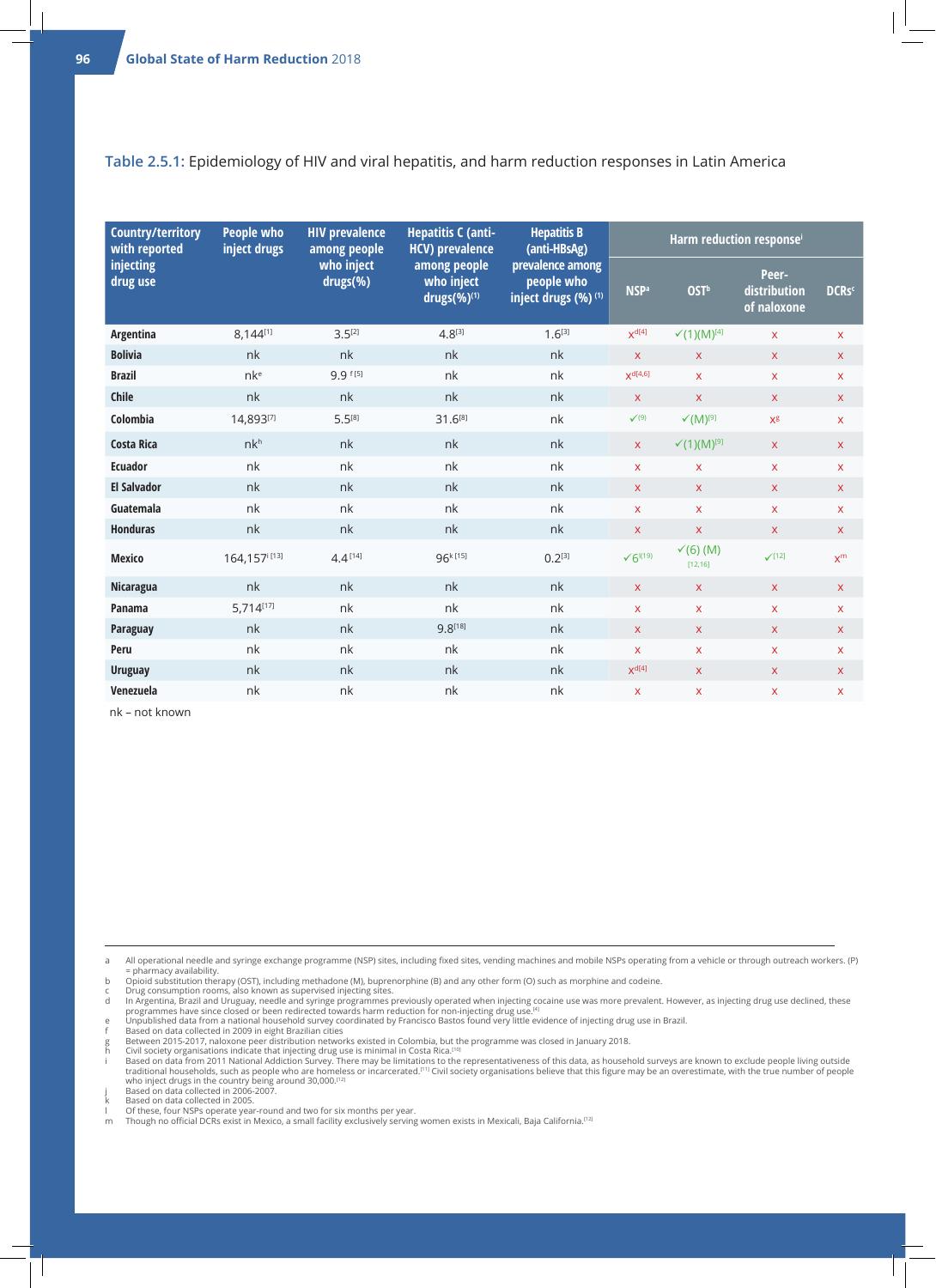

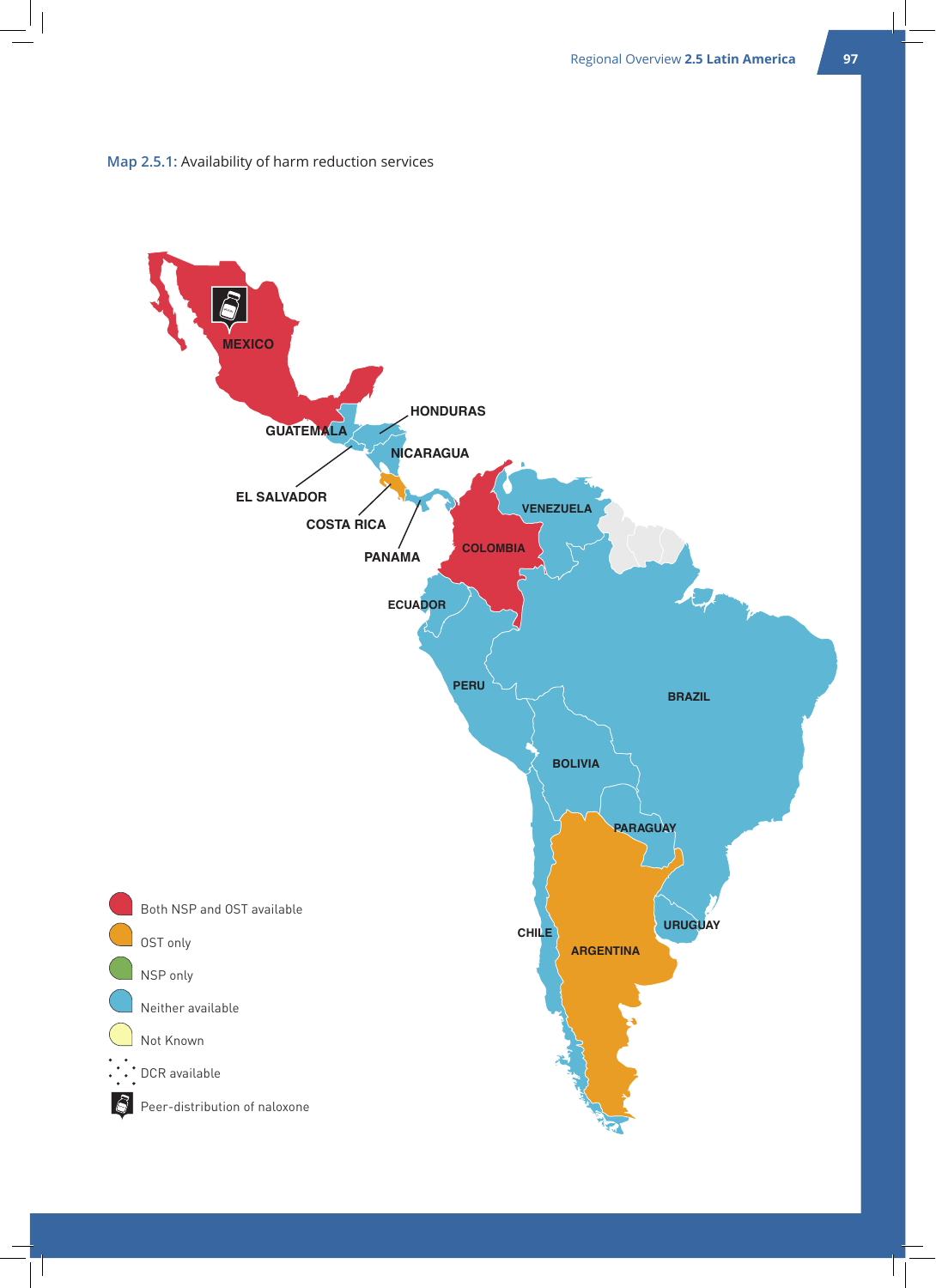# Harm reduction in Latin America

### **Overview**

There are approximately 4.5 million people who use illicit drugs excluding cannabis in Latin America,<sup>n</sup> and levels of injecting drug use are very low compared with other regions.<sup>[3]</sup> This is largely due to the fact that injecting opioid use has been confined to the US-Mexico border and Colombia, and is not widespread elsewhere.<sup>[19,20]</sup> In other parts of the region, cocaine injection has historically been more common than opiate injection, but currently is relatively rare.[1,6] Conversely, Latin America has the world's highest levels of smokable cocaine use,<sup>[21]</sup> and this is therefore the focus of much of the harm reduction effort in the region. Innovative harm reduction responses in the region are also increasingly tailored towards people who use amphetamine-type substances (ATS), in line with growing prevalence of ATS use in the region.

Data on drug use in Latin America, especially injecting drug use, is scarce and there is a clear need for more research in this field. Civil society organisations report that states in the region do not regularly or systematically collect data on injecting drug use and people who use drugs, meaning that policies are often built on minimal, inaccurate and out-of-date evidence that has little relation to reality.[22] Based on the limited data available, prevalence of HIV, hepatitis C and tuberculosis are all higher among both people who inject drugs and non-injecting drug users than the general population. However, prevalence varies considerably across the region, as demonstrated in Table 2.5.1.

Latin America and the Caribbean is the only world region in which use of cocaine derivatives is greater than that of opioids.[3] Almost all the world's coca leaf cultivation takes place in just three Latin American countries – Bolivia, Colombia and Peru – and prevalence of the use of cocaine and its derivatives in the region is among the highest in the world.[3,21] Harm reduction programmes for people who use non-injectable cocaine derivatives are in place in several countries in the region, with a particular focus on use of the smokable forms of crack cocaine and cocaine paste.<sup>o</sup> For example, the Casa Masantonio project in Buenos Aires, Argentina and the Casa Normal project in Rio de Janeiro, Brazil both offer advice and support on accommodation, employment and legal proceedings to people who use cocaine derivatives.<sup>[2,24]</sup> Elevated prevalence of HIV and other blood-borne diseases have been

observed among crack and cocaine paste users, and have been associated with higher-risk sexual practices.[25-27] The Casa Masantonio project, funded by the city of Buenos Aires, also offers HIV, hepatitis C, tuberculosis and syphilis treatment to cocaine paste users free of charge.[24]

In recent years a slight increase in opiate use across Latin America has coincided with an increase in opium poppy cultivation in Mexico, Colombia and Guatemala.<sup>[3,19]</sup> In 2016, a small population of people injecting opiates was identified for the first time in Mexico City.[20] However, opiate use remains uncommon outside northern Mexico and Colombia.[12,19,20] Harm reduction programmes for people who inject drugs, including opioid substitution therapy (OST) and needle and syringe programmes (NSP), operate in the Mexican and Colombian cities where injecting drug use is most prevalent. Developments since 2016 have been mixed: some NSP services in Mexico have been expanded to open year-round, but sites in Bogotá and Dosquebradas in Colombia have been closed.[12,16,23]

A range of harm reduction services for ATS and new psychoactive substances (NPS) have been implemented in Latin America. Since 2012, the Colombian Échele Cabeza (Use Your Head) project has operated drug-checking services at festivals and raves to test samples of ATS and NPS for purity. [28,29] Between 2012 and 2015, the organisation saw a 25% reduction in adulterated samples and a 50% reduction in emergency room visits due to ATS use in Bogotá, which civil society organisations attribute in part to the success of harm reduction interventions. [30] However, in 2016 the incoming mayor of Bogotá ended support for these projects.[16] Similar services, supplemented by hydration points, staff training workshops and awareness-raising campaigns, also now operate in Argentina, Brazil, Mexico and Uruguay.<sup>[4,31]</sup>

There are examples from recent years of progress towards less punitive drug policies in Latin America. Colombia's supreme court ruled that individuals should not be automatically criminalised for possession of illicit drugs for personal use in 2012, and Uruguay became the first country to legalise cannabis for non-medical use in 2013.[32,33] However, since 2016, concerning political developments have restricted harm reduction programmes and space for civil society engagement with governments.[34] For example, a new government in Brazil has explicitly

o Also known as basuco, paco, base paste or oxi, cocaine paste is an intermediate product in the production of cocaine. It is marketed as a cheaper alternative to cocaine in South America.

n This is a cumulative figure based on UNODC estimates of the number of opioid, cocaine and amphetamine users in Latin America, and does not account for polydrug use.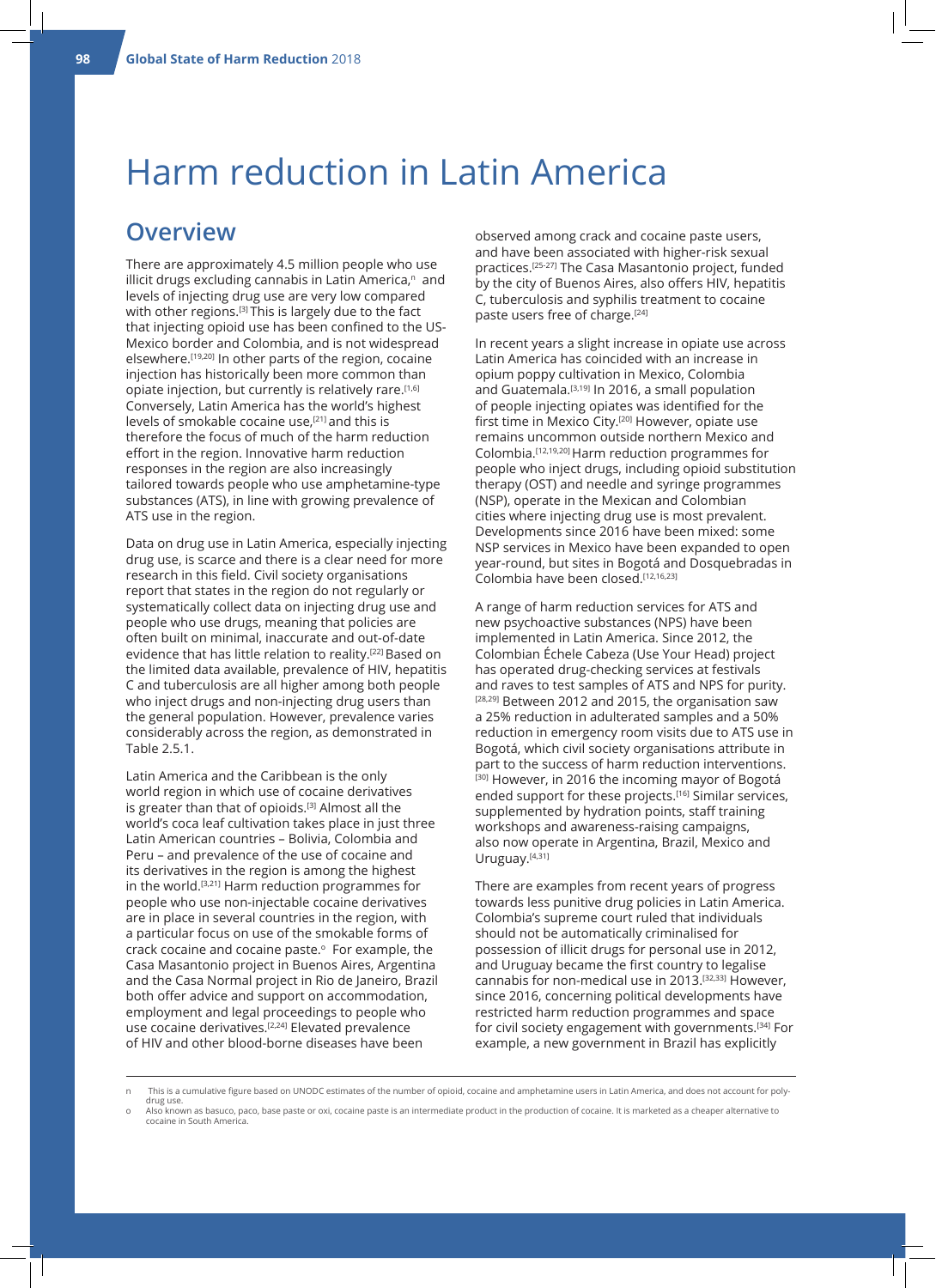rejected harm reduction as a response to illicit drug use and closed successful programmes, replacing them with abstinence-based, rehabilitation and law enforcement-led projects.<sup>[6,35]</sup> The election of Iván Duque as president in Colombia in June 2018 was met with concern by civil society organisations who fear a resurgence of prohibitionist policies.[22] Similar developments have occurred in local government, with newly elected city-level administrations in Bogotá, Colombia and São Paulo, Brazil also rolling back harm reduction projects.[4,16,36] In several other countries in the region, such as El Salvador and Guatemala, the response to drug use continues to be dominated by abstinence-centred programmes, often led by non-specialist and religious organisations.<sup>[37,38]</sup> Across the region, rehabilitation centres continue to operate with little or no oversight by health authorities, meaning that the human rights of people who use drugs can be neglected with impunity.<sup>[22]</sup>

With reductions in funding from some donors in the region, including the Global Fund, the funding landscape for harm reduction in Latin America is increasingly difficult. With some exceptions, such as the Colombian government taking responsibility for funding certain NSPs, national governments have failed to meet the funding shortfall left by the departure of these international donors.<sup>[22,39]</sup> An additional funding challenge for programmes in Latin America is that internationally funding for harm reduction is largely drawn from HIV prevention budgets. As injecting drug use is low, many harm reduction programmes do not have an HIV component and therefore have limited funding opportunities.[9,12,16]

# **Developments in harm reduction implementation**

#### **Needle and syringe programmes (NSPs)**

Although the prevalence of injecting drug use is low, the Latin America and the Caribbean region has one of the lowest per user rates of needle distribution in the world. Where injecting drug use has been identified, only between 0.1-0.5 needles are distributed per person per year, compared with the World Health Organization (WHO) recommendation of 200.[40] Since the *Global State of Harm Reduction* last reported, developments in the region have been mixed. NSPs are known to operate in Colombia and Mexico, but in other countries with very low prevalence of injecting drug use, such as Costa Rica, they are largely deemed unnecessary.<sup>[6,10]</sup>

Outside Colombia and Mexico, injecting cocaine was prevalent two decades ago and has been more common than opiate injecting; however, levels today are very low. Cocaine injection is associated with a higher risk of blood-borne infection transmission, due to the greater frequency of injection.[41] In parts of the region where cocaine injection has been prevalent, for example in Argentina, Brazil and Uruguay, NSPs have served these populations. However, as injecting drug use in these countries declined to minimal levels, these services closed or were redirected towards harm reduction for noninjecting drug use.<sup>[4,42]</sup> This therefore represents a decline in the need for NSP services for this population, rather than a decline in harm reduction service provision.

Needle and syringe programmes have operated in Colombia since 2014, in the cities of Cúcuta, Cali, Pereira, Dosquebradas and Bogotá.[4,16] The sites have served over 2,000 individuals during the course of their operation.[16] Though the sites in Bogotá and Dosquebradas closed in late 2017, NSPs still operate in Cali, Cúcuta and Pereira. However, services are intermittent due to unreliable revenue streams and cash flow issues.<sup>[4,16,23]</sup> In Pereira, civil society organisations report that opening hours, dress codes and locations for sites have been heavily regulated, and people who use drugs are required to provide official identification in order to receive safe injecting materials.[16,22,23] No NSP services exist in Medellín due to significant local government opposition, despite this being the Colombian city with the highest population of people who use drugs.[16]

According to a study carried out by Verter in Mexico, there are six active NSPs, at least one of which exclusively serves women who inject drugs.<sup>[12]</sup> These sites have seen an expansion in their services since 2016: four now operate year-round, whereas before 2016 all but two only operated for six months of the year.[12] All are run by civil society organisations, such as Verter and PrevenCasa, and funded by the national HIV prevention body.<sup>[12]</sup> In Tijuana, an unusually high prevalence of use of high dead-space syringes has been noted.<sup>[43]</sup> These are associated with a greater risk of blood-borne virus transmission through syringe-sharing than low dead-space syringes, due to the larger volume of blood left in the needle after injection.<sup>[43,44]</sup> To address the risk of blood-borne virus transmission in this particularly high-risk group, the Tijuana NSP operated by PrevenCasa distributed approximately 50,000 syringes to the estimated 10,000 people who inject drugs in the city in 2015.[45] This remains considerably below the WHO recommendation of 200 needles per person who injects opiates.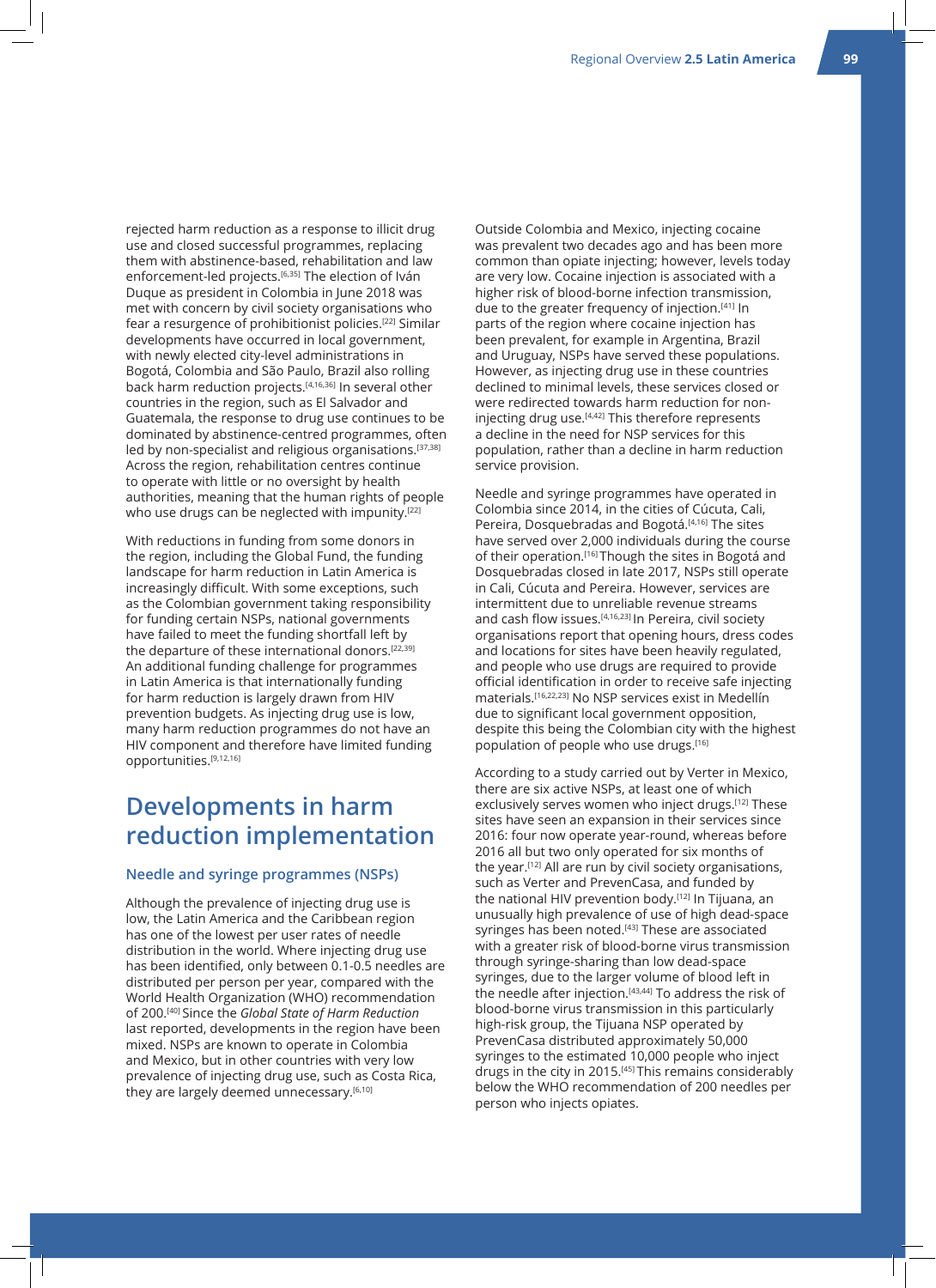A primary barrier to accessing NSPs in Mexico is law enforcement. Despite the possession of needles and syringes being legal, police are known to destroy needles when interacting with people who inject drugs, therefore decreasing the effectiveness of NSPs and increasing the risk of unsafe practices such as needle-sharing.[12,45] To ensure the effectiveness of NSP programmes in Mexico, greater cooperation between health services and law enforcement is necessary. Other key barriers to access to NSPs include the fact that syringes provided by the government are not the gauge preferred by people who inject drugs, and government funding is limited to nine months of the year.[23]

From 2015 to 2018, Verter has operated three sites specifically serving women who inject drugs in Mexico, funded by a private women's rights foundation, Fondo Semillas. The programme, called Las Colectas, provides sexual and maternal health services, and support and care groups. Across the three cities, 100 women are estimated to attend the services regularly, and there are plans to share experiences with other organisations with the aim of expanding the service.[12]

Despite the low prevalence of injecting drug use in the region, there is still a clear need for NSPs to facilitate safe injecting practices among those who do inject drugs. A recent government study found that 41% of people who inject drugs in Colombia had shared a needle in the preceding six months.[7] In Argentina the figure is 32% for those who had ever injected drugs in their lives.[1]

#### **Opioid substitution therapy (OST)**

Latin America has one of the lowest levels of OST provision per person who injects drugs in the world,[40] with OST available in Colombia, Costa Rica, Argentina and Mexico.[4,9,10,12,16,22,46] This lack of provision reflects the low prevalence of opioid use in the region.

OST is publicly available in Colombia, in the form of 10mg and 40mg methadone pills.[9,16,22] However, significant barriers to accessing OST in the country have been noted, and it is increasingly used as part of a detoxification process rather than for harm reduction.[9] Demand for OST outstrips the capacity of the few existing facilities, formal identification is necessary to join the state health insurance programme, there are long waiting times for appointments with specialists, and many medical practitioners and patients still consider methadone therapy to be a case of replacing one addiction with another.[22] Women who inject drugs have been known to be excluded from OST centres, where

some practitioners consider them to be difficult patients and even a distraction to the rehabilitation of men.[22] Additionally, stocks of methadone in the country have been known to encounter difficulties in reaching communities, leading to people who use opioids reverting to sourcing heroin or unregulated methadone from the black market.[16,23]

In Mexico, methadone is also available for OST. However, it can only be purchased privately at a cost to the person, and is only available at six centres in the three cities where injecting drug use is most concentrated: Tijuana, Mexicali and Ciudad Juárez.[12] Since 2016, methadone clinics in Nogales and San Luis Río Colorado have been closed due to a lack of government funding.[12] In Argentina, OST is available in both public and private institutions in Buenos Aires.[4] In Costa Rica, a single facility provides OST to a small number of people, including pain and palliative care patients, and healthcare professionals who use non-prescription opioids.<sup>[10]</sup>

#### **Amphetamine-type stimulants (ATS), cocaine and its derivatives, and new psychoactive substances (NPS)**

#### **Harm reduction in nightclubs and festivals**

In five Latin American countries (Argentina, Brazil, Colombia, Mexico and Uruguay), harm reduction interventions have been developed for the use of amphetamine-type substances (ATS) and new psychoactive substances in nightclubs and festivals.

Since 2012, Colombian NGO Acción Técnica Social has operated its Échele Cabeza (Use Your Head) drugchecking project at festivals and raves.[29] To date, the project has tested over 4,000 samples, with 75% of 2CB samples, 12% of ecstasy pills and 13% of MDMA powders testing negative for any trace of the expected drug. [16,28] Over 80% of service users chose not to consume samples that had tested negative, and from 2012-2017 the organisation saw a 25% reduction in adulterated samples and a 50% reduction in emergency room visits due to ATS use in Bogotá, which they attribute in part to the drug-checking service.<sup>[30]</sup> However, due to a lack of state funding, the project can only operate where private actors are willing to pay for the service, meaning that the most at-risk populations cannot access the services.[4,16]

Following the deaths of five young people due to stimulant use at a rave in 2016, civil society organisations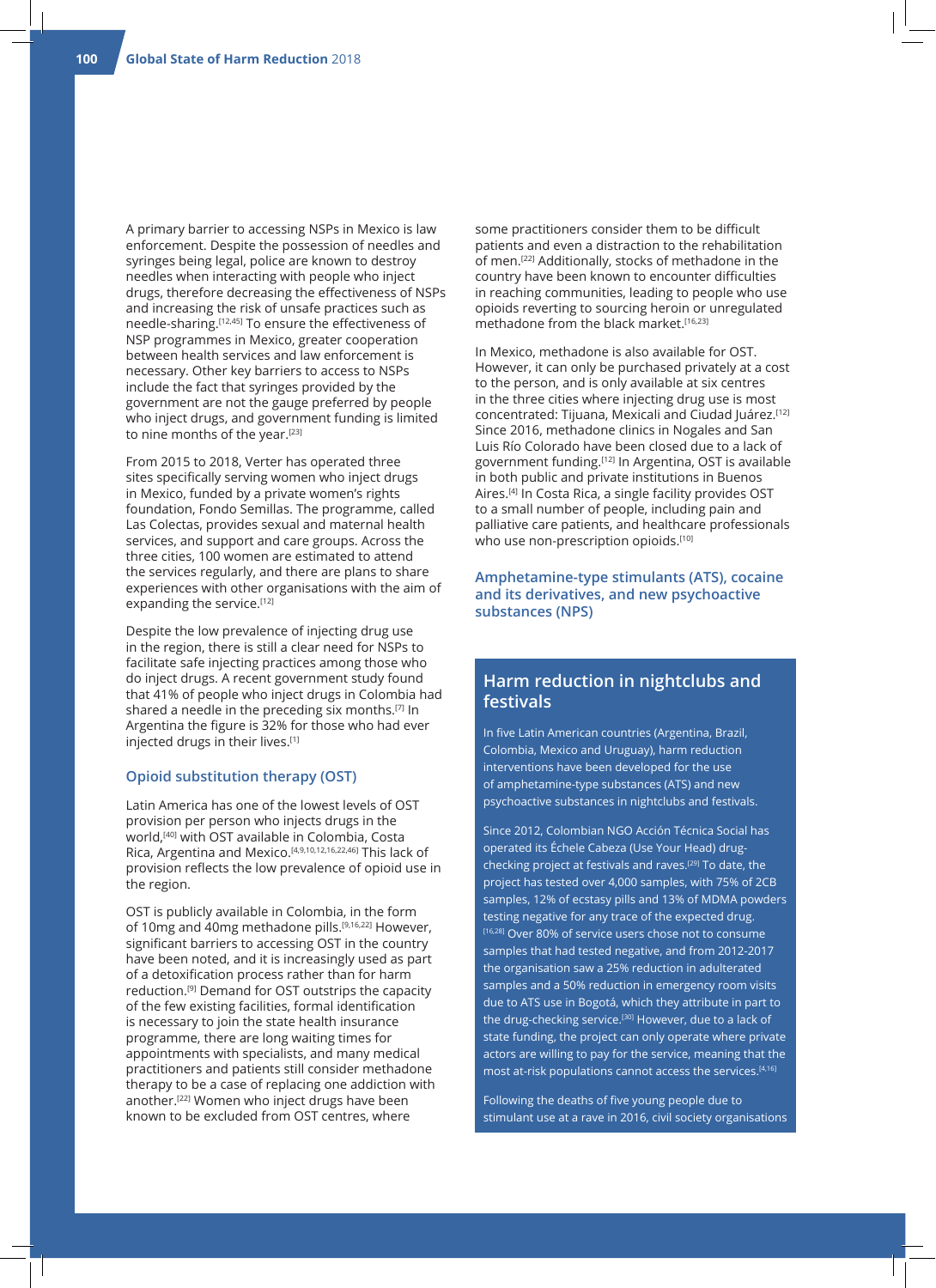in Argentina successfully lobbied the city government in Buenos Aires to support them to carry out harm reduction interventions at festivals and raves.[4] Since early 2018, Proyecto Atención en Fiestas (PAF!) has been financially backed by the city and national governments to attend 28 events, where it has distributed informational flyers, condoms, fruit and sweets.<sup>[4,56]</sup> A motion was unanimously passed by the municipal council in Rosario to allow state-sanctioned testing of pills in bars and nightclubs, but was rejected by the city's executive.[57,58]

Drug-checking and information services have been operating in several Brazilian cities since 2011, in coordination with the Brazilian Harm Reduction Association (ABORDA).<sup>[4,59,60]</sup> Civil society organisations report that at least 31 such initiatives operate in the country, though they receive no public financial support and rely on volunteers and private funding.<sup>[4]</sup> In Uruguay, a drug-checking facility operated at an electronic music rave for the first time in 2016,<sup>[61]</sup> and the National Drugs Board has provided funding for harm reduction measures (including hydration points, specialised training for staff and awareness-raising campaigns).<sup>[62]</sup> Drug-checking programmes are also operated in Mexico by the ReverdeSer Colectivo, where ATS use has increased significantly in the last ten years.<sup>[4,12,63]</sup>

The World Drug Report 2017 notes that the use of hallucinogenic new psychoactive substances is increasing in South America, in particular derivatives of the psychedelic 2CB, a series of compounds whose use is associated with harmful and life-threatening intoxications.[3] In both Chile and Colombia, evidence has been found that samples sold as LSD actually contained 2CB.<sup>[3]</sup> The Échele Cabeza programme in Colombia found that 33% of LSD samples tested negative for LSD.<sup>[28]</sup>

Harm reduction services in nightclubs and festivals, particularly drug-checking, have been shown to be an effective way to reduce harm and deaths caused by illicit drugs. The introduction, expansion and funding of such projects has the potential to save many lives, and should therefore form part of the national drug strategy for all countries in the region.

Latin America has high prevalence of use of three forms of coca leaf derivatives: cocaine powder, crack cocaine and cocaine paste.[19] Crack cocaine and in particular cocaine paste are reported to be the most commonly used substances among many socio-economically deprived people who use drugs in Latin America.<sup>[21]</sup> Use of cocaine paste has been

noted across South America, having previously been confined mostly to Colombia and Peru.[16,47] A 2015 study by the Organisation of American States found that crack cocaine use was higher in Central America, with general population prevalence in the region of approximately 0.3%.<sup>[19]</sup> Brazil is thought to be home to more crack users than any other country in the world, with an estimated 370,000 in 2014,[36] while Colombia is the world's largest cocaine powder producer and has the lowest-priced cocaine powder in the world ( $€5.40/gram$ ).<sup>[3,48]</sup>

A key issue highlighted by harm reduction organisations is purity. Acción Técnica Social have found that only 4% of powder cocaine samples they tested at raves and festivals in 2017 contained more than 75% cocaine, and 5% contained no cocaine at all.[28] Frequent adulterants include levamisole, caffeine, local anaesthetics and dairy products.[16] Similarly, a 2015 study of the purity of smokable cocaine found proportions of adulterated samples ranging from 28.2% in Chile to 89.5% in Uruguay. Adulterated samples most often contained phenacetin, a local anaesthetic considered to have carcinogenic properties. Other common adulterants included caffeine and analgesics such as aminopyrine, paracetamol and lidocaine.<sup>[49]</sup>

A diverse range of facilities aiming to reduce and mitigate the consequences of crack and cocaine paste use, rather than eliminate it, exist across Latin America.<sup>[50]</sup> These range from low-threshold harm reduction services providing food, shelter and basic hygiene in Costa Rica<sup>[10]</sup> to more extensive programmes among people who use crack and cocaine paste in Argentina, Brazil and Uruguay. The Casa Masantonio project, opened in 2016 in Buenos Aires, Argentina, provides people who use cocaine paste with HIV, hepatitis C, tuberculosis and syphilis testing and treatment, as well as advice related to accommodation, employment, relationships and legal proceedings.[24] This is all provided free of charge, funded by the city of Buenos Aires.[4] As of May 2018, it had an adherence rate of 92%.[4] A similar service for crack and alcohol users, Casa Normal, opened in 2018 in Rio de Janeiro, Brazil.[4] In Colombia, an initiative reducing harm among people smoking cocaine paste previously operated in Bogotá, but was closed in early 2017 by the new mayor.[16] Acción Técnica Social in Colombia has developed an as-yet unfunded project to distribute safer pipes to cocaine paste users, and to use coca leaves for substitution therapy.[16] Pilot projects have operated in Brazil, Colombia and Uruguay using cannabis as a means of controlling crack cocaine  $USP<sup>[34]</sup>$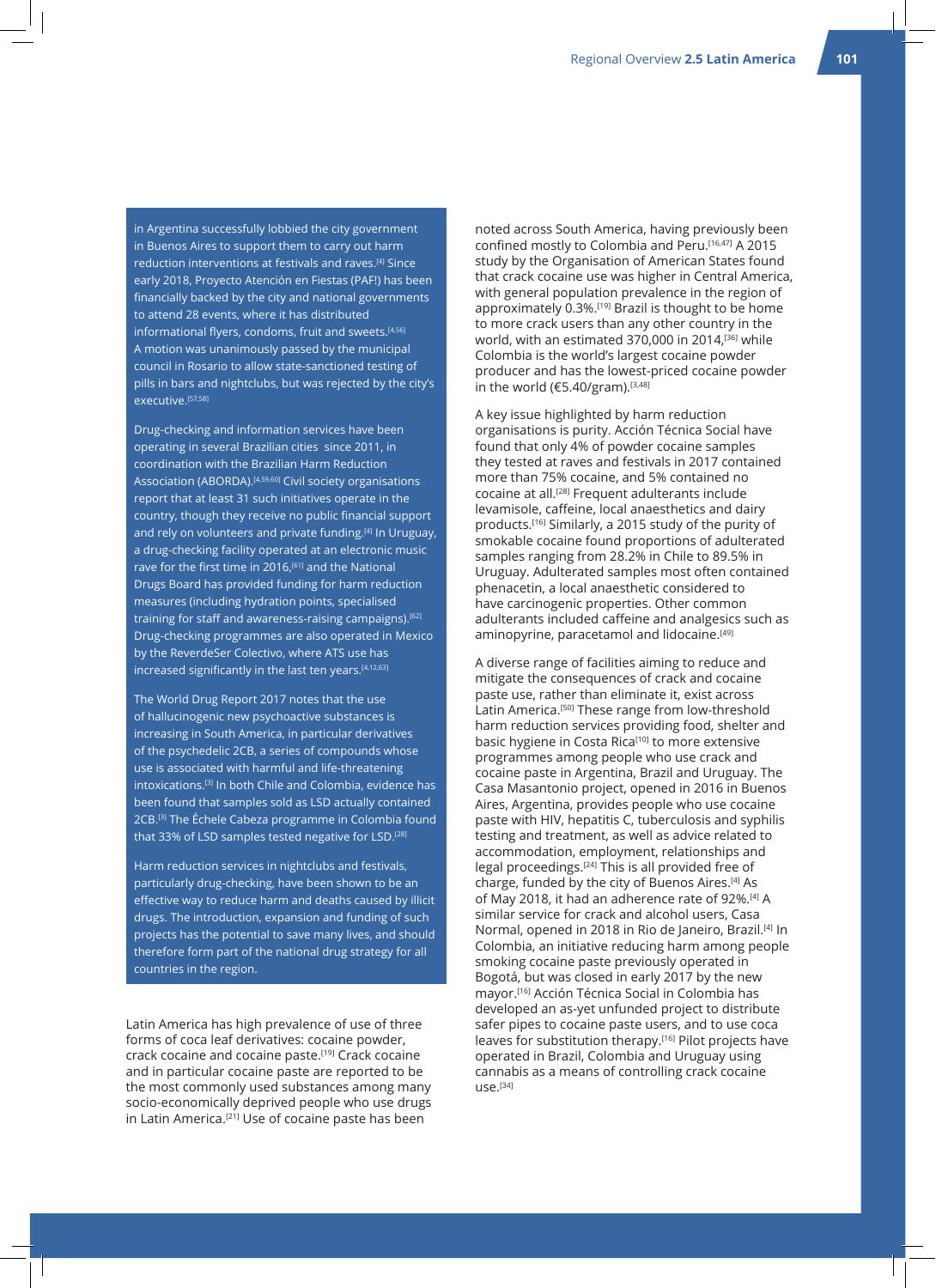A recent report from Mainline, a Netherlandsbased harm reduction organisation, highlighted projects that view the use of cocaine derivatives as a symptom of wider social challenges, and implement a harm reduction approach. The Atitude project in four cities in the Brazilian state of Pernambuco is fully financed by the state government to assist people who use crack cocaine.<sup>[51]</sup> It provides four services. An outreach service in areas with a high level of drugrelated crime offers information, water, condoms and family counselling. Night shelters and drop-in centres provide around 30 clients per day with a space to sleep, wash and attend workshops, as well as eat two meals per day. Intensive shelters offer stays of up to six months with joint meals, housekeeping tasks and participation in groups and workshops, where people can acquire skills which can be used in the labour market. One intensive shelter is for use only by women and transgender women who use drugs, with a focus on those threatened by violence, who are pregnant or who are mothers. Finally, Atitude offers an independent social housing programme, which provides accommodation at low rent for up to one year, and also includes a monthly food parcel.<sup>[51]</sup> In evaluations of the project, Atitude's clients report increased self-care, strengthened family relations, increased sociability and protection against violence, and a feeling of being welcomed and respected. [51,52] These effects are particularly strong among those enrolled in the social housing programme.<sup>[51]</sup> Substance use is not permitted within the project's facilities, as this would risk closure of the project, but clients are permitted to leave the building to use drugs, and are not excluded for ongoing drug use.<sup>[51]</sup> While providing a positive experience to clients able to access the service, Atitude is consistently oversubscribed and cannot provide services to all people who use crack cocaine who need them.<sup>[51]</sup> Staff are also concerned that current political developments in Brazil may create a considerably more challenging legal and financial environment for the project in the future.<sup>[51]</sup>

Another project, Achique de Casavalle, provides support for social and labour-market integration to people who use cocaine paste in Montevideo, Uruguay. Funded by a mixture of city, state and national government bodies, the project provides a low-threshold drop-in centre, where service users prepare and eat meals together, can access personal hygiene and therapeutic services, and attend group leisure activities, as well as employment-oriented courses including computer use, carpentry and construction.[51] Like Atitude, Achique de Casavalle focuses on increasing the self-esteem, independence and autonomy of its clients. However, it also suffers from a lack of resources: there is no computer or internet connection on site, and it lacks the staff

necessary to accompany clients to referral services. Staff at the project also report that access for women is insufficient. Many women who use cocaine paste in the area are mothers, but Achique de Casavalle is unable to accommodate children.<sup>[51]</sup>

In the 2016 edition of the *Global State of Harm Reduction*, it was reported that the De Braços Abertos (Open Arms) project in so-called Crâcolandia, a stigmatising name for the open crack scene in São Paulo, Brazil, was to be closed under the city's new mayor, João Doria.[29] Since then, De Braços Abertos has been replaced by the new Redenção (Redemption) project. Whereas De Braços Abertos provided health, employment and accommodation support to people who use crack with no precondition of abstinence or treatment,[29] Redenção rejects the harm reduction approach.<sup>[4]</sup> There have been reports that it requires that participants abstain from crack use and undergo mandatory drug tests or face eviction from the programme, though civil society organisations report that this has not yet happened.[53,54] In its first eight months, Redenção saw an adherence rate of just 17%.[55] In early 2017, there was a significant armed police operation to clear Crâcolandia. Local health workers have been recorded as saying that this operation increased mistrust of state services among people who use drugs, meaning they are less likely to access remaining health and harm reduction services.[36] Projects similar to De Braços Abertos continue to operate elsewhere in Brazil, but many across the country have faced similar repressive government action since the 2016 municipal elections.<sup>[6]</sup>

#### **Overdose, overdose response and drug consumption rooms (DCRs)**

Since the *Global State of Harm Reduction* last reported in 2016, opioid overdose response mechanisms in Latin America have stalled or reversed. Naloxone, a highly effective opioid receptor antagonist used to reverse the effects of an overdose, had previously been available outside hospitals in Paraguay, Colombia and Mexico.[12,22,64] Despite being on the WHO List of Essential Medicines,<sup>[65]</sup> there is no indication it remains available in Paraguay in any context. In Colombia, a naloxone peer-distribution programme operated by Acción Técnica Social saved 70 lives from 2014 to 2017, and included peer training in naloxone use and distribution.[16] However, this programme was discontinued in 2017 due to Ministry of Health regulations stating that naloxone is only available for use in hospitals.<sup>[16,22]</sup> New Ministry of Health guidelines on naloxone were due to be published in 2017, but there is no sign of their publication.[16,22]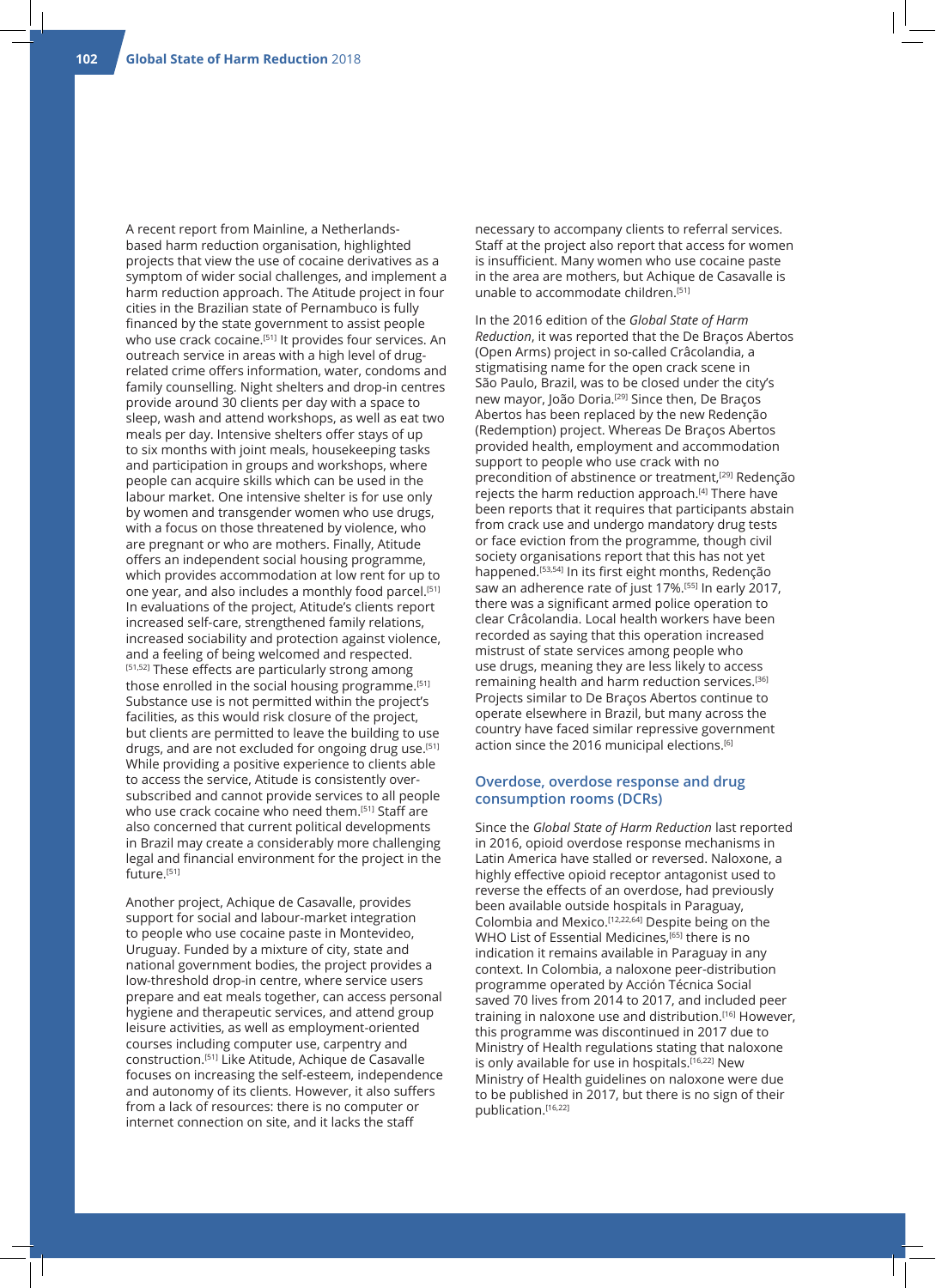In Mexico since 2016, naloxone has been made available in Tijuana, Mexicali, San Luis Río Colorado and Ciudad Juárez. In Mexicali and San Luis Río Colorado, Verter has established peer distribution networks for naloxone, and La Casa del Centro has created a network in Tijuana.<sup>[12,23]</sup> At the time of publication, distribution of naloxone has been minimal, with only 200 doses distributed in Verter's programmes.[12]

Naloxone's availability remains highly limited across the region. The primary barriers to its distribution are a lack of funding and restrictive legislation.[12,22] Naloxone has been shown to be highly effective in reducing overdose deaths, particularly when doses and training are made accessible in the community.[66] For this reason, peer distribution of naloxone, such as the limited programme in Mexico, should form part of the harm reduction programme in those areas in the region where opiate use is prevalent.

Although no state-sanctioned drug consumption rooms exist in the region, a small facility run by Verter in Mexicali, Mexico provides a safe space for women to inject drugs as part of the Las Colectas project.<sup>[12]</sup> The facility is limited to those already involved in other Las Colectas programmes for women who inject drugs.<sup>[12]</sup> Civil society organisations note that they expect the region's first official drug consumption room to open in Mexicali in 2018,<sup>[12]</sup> and that debates were held on their implementation in the Colombian congress in 2017.[9,22] However, during the 2017 presidential campaign, the new president of Colombia, Iván Duque, committed to blocking the introduction of such facilities.<sup>[16]</sup>

#### **Viral hepatitis**

Data on viral hepatitis among people who inject drugs is sparse and largely outdated in Latin America. Hepatitis C prevalence among people who inject drugs in the region has been recorded ranging from 6.7% in Bogotá, Colombia to 96% in two cities in Mexico, with a pooled regional prevalence of 49% according to a 2015 systematic review based on research carried out between 2000 and 2013.[7,67] This is in line with the worldwide estimated prevalence of hepatitis C among people who inject drugs of 50%.[67,68] The same systematic review estimated hepatitis B prevalence of 3.3% among people who inject drugs in the region.<sup>[67,68]</sup>

The integration of viral hepatitis services with HIV and harm reduction services remains sporadic in Latin America. In northern Mexican cities where injecting drug use is more common, state-funded hepatitis C diagnostics and treatment are available to people who injects drugs<sup>[12]</sup>. By contrast in Colombia, hepatitis C services are only intermittently integrated with HIV and harm reduction services.<sup>[9,16]</sup>

Four Brazilian studies published since 2016 have found evidence suggesting people who use crack and cocaine paste are also more vulnerable to viral hepatitis infection. Studies have suggested that this is associated with sharing pipes (with blood transferred from bleeding lips or gums) as well as higher-risk sexual practices.[25-27,69,70] The Casa Masantonio project in Buenos Aires, Argentina opened in 2016, and integrates hepatitis C treatment into harm reduction services for cocaine paste users.[24]

The need to address viral hepatitis among people who use drugs is clear from Table 2.5.1. It is essential that diagnosis and treatment is routinely integrated into harm reduction services, and that more data is collected on viral hepatitis prevalence among people who use drugs.

#### **Tuberculosis (TB)**

TB incidence in Latin America is generally high and stable. For example, in 2016 there were 117 cases per 100,000 people in Peru and 42 per 100,000 in Brazil, representing only minimal declines since 2014.<sup>[71]</sup> Although data on TB prevalence among key populations is lacking, research suggests higher prevalence among people who inject drugs and prisoners than the general population.[3,72]

TB testing and treatment is generally available across the region; for example it is offered free of charge or on state insurance in Brazil, Argentina and Peru.[24,73,74] However, targeted TB services for people who use drugs are lacking. TB diagnosis and treatment is not integrated into HIV or harm reduction programmes for people who inject drugs in Colombia or Mexico.<sup>[12,16]</sup> As with viral hepatitis, cocaine paste and crack use is associated with higher TB prevalence. The Casa Masantonio project in Buenos Aires, Argentina, integrates TB in its work with cocaine paste users.[24]

#### **HIV and antiretroviral therapy (ART)**

In Latin America, new HIV infections among the general population have plateaued since 2010 having previously been declining, though small decreases were noted in 2015 and 2016.[39] There is considerable variation in trends across the region: Colombia and Nicaragua both saw decreases of over 10% in the number of new HIV infections between 2010-2016; Chile, Costa Rica, Guatemala and Honduras all saw increases of more than 10%.[39]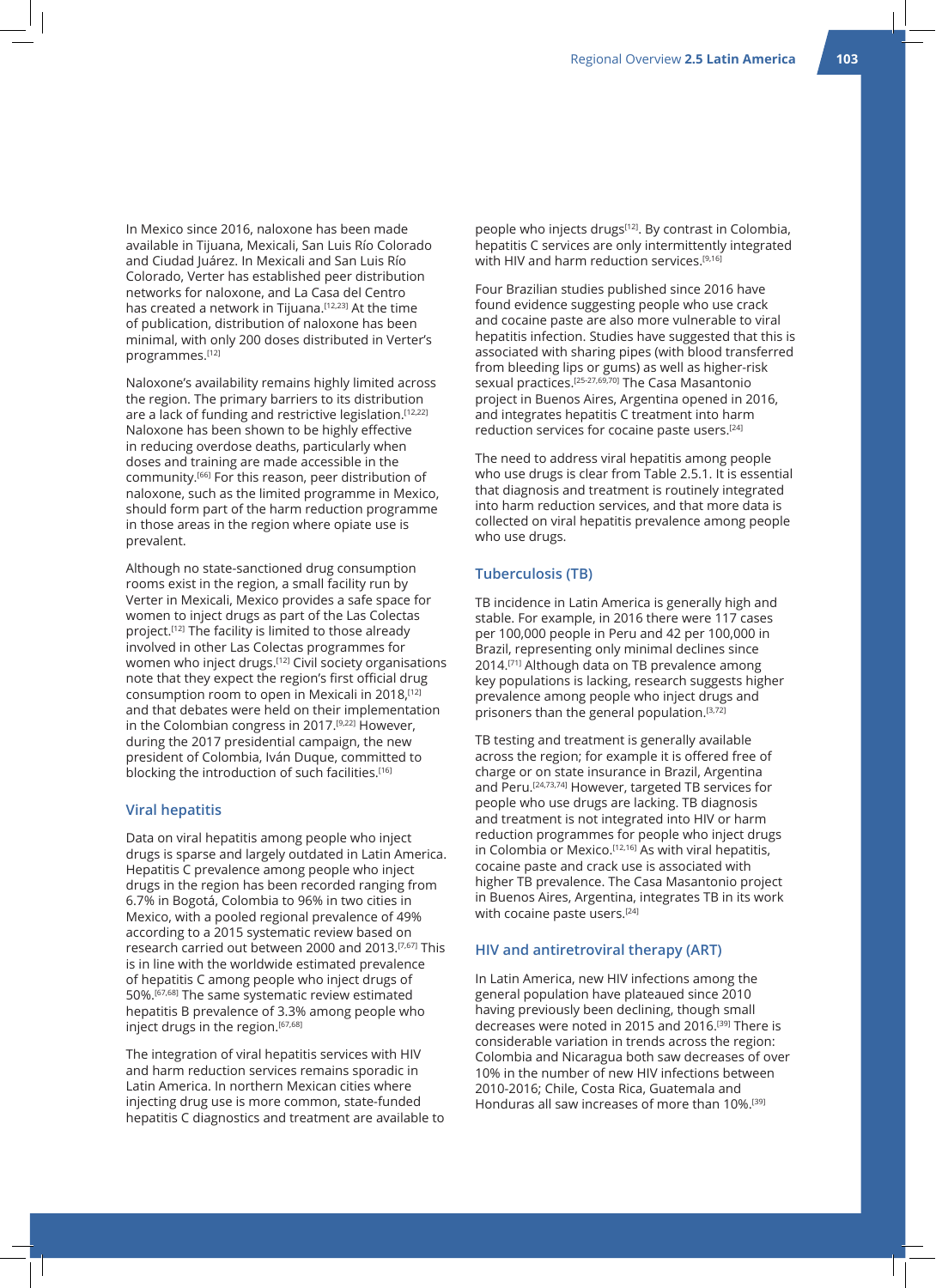Of particular concern for HIV response in the region is the case of Venezuela. Since the escalation of the deep political and economic crisis in 2015, HIV prevention has largely collapsed, with 95-100% of hospitals holding no stock of antiretroviral drugs and the government unable to supply even basic means of prevention such as condoms.[75,76] Isolated and indigenous communities have been particularly affected, with HIV prevalence of around 10% and rising by 10% each year in some communities, with no state capacity to respond to the epidemic.[77]

Data on HIV among people who inject drugs is scarce. A Colombian study published in 2017 estimated HIV prevalence among people who inject drugs in the country at 5.5% (compared with the general population prevalence of 0.4%).[8,78,79] In several countries, including Costa Rica, Mexico and Colombia, ART is unavailable or limited for people currently using drugs despite being available to the general population, with a lack of adherence cited as a reason.[9,10,12] This is in contrast to evidence from several studies suggesting there is no clear link between drug use and ART adherence, particularly when the person is receiving OST.<sup>[80-82]</sup> Additionally, in Colombia people must provide formal identification in order to access ART, making people who use drugs less likely to access services for fear of criminal repercussions and social stigma.[16] Recent developments in the region have made pre-exposure prophylaxis and post-exposure prophylaxis for HIV – courses of medication that can reduce the chances of HIV infection either before or after exposure to the virus – available to key populations such as men who have sex with men. However, neither is currently available to people who inject drugs anywhere in the region.[39]

High HIV prevalence has been found among crack and cocaine paste users as well as people who inject drugs. A 2017 study found prevalence of 2.8% among people who use crack in Goiás, Brazil, compared with a national general population prevalence of 0.6%.[69,79] It is suggested that this is associated with pipe-sharing and higher-risk sexual behaviour, as has been shown by studies in Mexico and Brazil.<sup>[25-27]</sup> HIV treatment is integrated into harm reduction services for cocaine paste users in the Casa Masantonio project in Buenos Aires, Argentina;<sup>[24]</sup> however, outside this example, the population remains underserved in terms of a specialised response to HIV.

#### **Harm reduction in prisons**

As of 2016, there were approximately 1.4 million people incarcerated in Latin America, with a total

incarceration rate of 242 per 100,000.[83] This population has grown over the past decade, but the growth of the population incarcerated for drug offences has been significantly faster. In Brazil from 2006-2014, the general population grew 8%, the prison population grew 55% and the population of people imprisoned for any drug offence grew 267%. [84] In Colombia from 2000-2015 the figures are 19%, 142% and 289% respectively.<sup>[84]</sup> In Argentina from 2002-2014 they are 13%, 49% and 127%.[84] It is estimated that 20% of the region's prisoners have been detained for drug-related offences.[84] The specific drugs involved vary by country. For example, in Colombia the most common is cocaine (47% of cases), while in Mexico and Brazil it is marijuana (62% of cases in both).[84,85]

Though drug use and/or possession for personal use is decriminalised in some Latin American countries, these laws are often not implemented by law enforcement at street level.<sup>[84,86,87]</sup> In practice, consumption and possession for personal use remain criminalised. Across the region, it is estimated that 25% of those in prison for drug offences in Latin America are there for crimes related to consumption.[84,85]

Of particular concern is the rapid increase in the number of women incarcerated for drug offences. In Latin America, women are more likely than men to be convicted of non-violent drug offences, occupy low levels in the drug trade and tend to be primary caregivers.[84,88] For example, since 1991, the number of female prisoners in Colombia has increased by 5.5 times (compared with 2.9 times for men) and 93% of women in prison are thought to be mothers.[89] As a result of this trend, which is replicated across the region, a phenomenon has been noted in Argentina and Bolivia of children of women incarcerated for drug offences living inside detention centres with their mothers.[90,91] Approximately 600 children as old as 12 were living in Bolivian prisons with one or both parents in 2017.[92] A recent Inter-American Commission on Human Rights report recommended that states take gender into account in the judicial treatment of women who use drugs and women in the drugs trade, in order to limit the wider effects of incarceration on children and families.<sup>[88]</sup>

The region has a high proportion of prisoners in pretrial detention.[84,88] In some countries, for example Mexico, pre-trial detention is obligatory for all drug offences (including possession and consumption). In others, such as Costa Rica, where pre-trial detention is not obligatory, it is often extended for drug offences.[84,93] This practice of applying compulsory pre-trial detention to a specific category of offence has been condemned by the Inter-American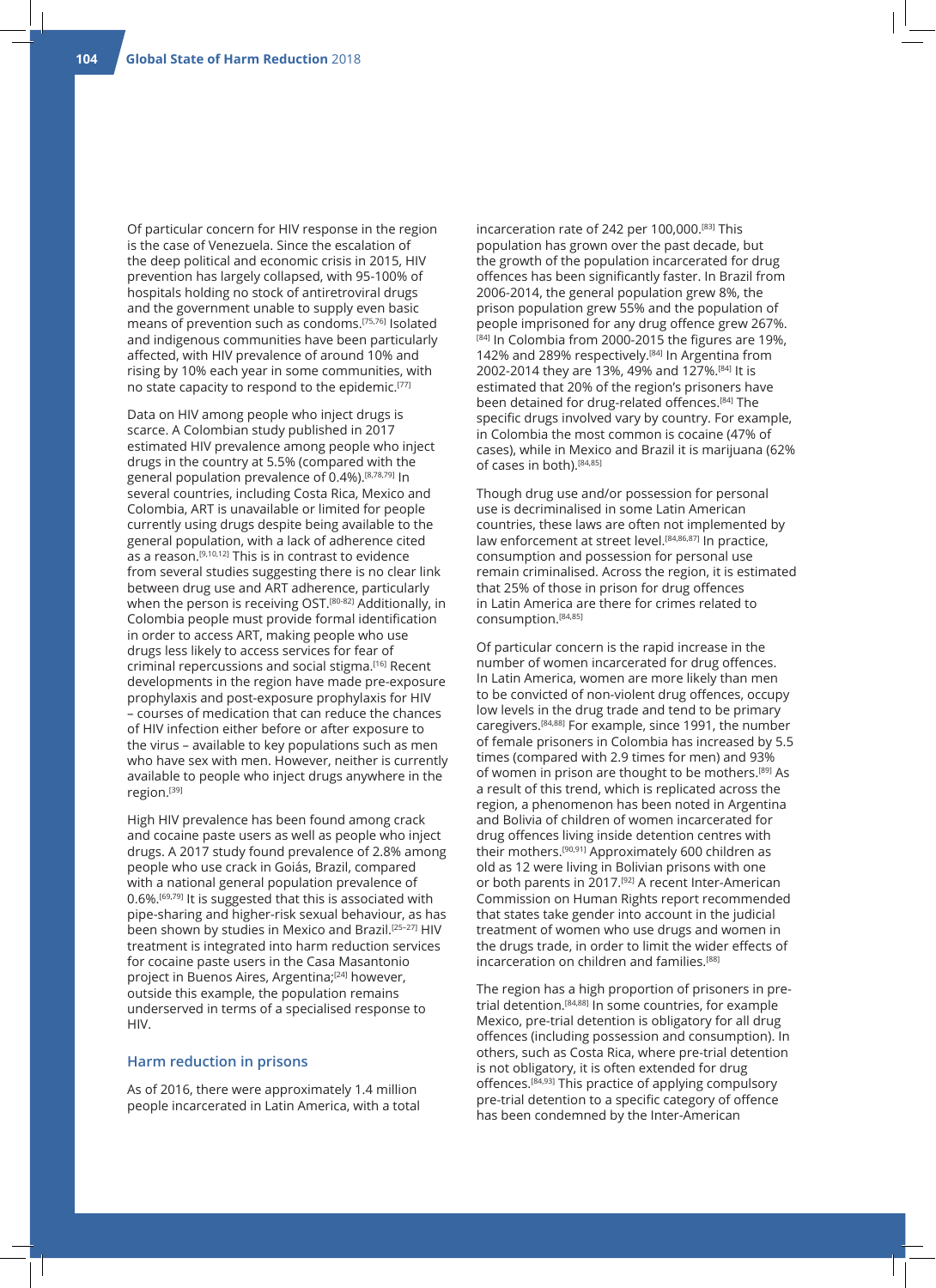Commission on Human Rights, on the grounds that it frequently represents a punishment disproportionate to the crime committed.<sup>[88]</sup>

Many Latin American prisons are characterised by overcrowding, violence, and scarce hygienic and medical resources.[84,86,94] HIV, hepatitis C and TB prevalence are all elevated among Latin American prisoners compared with the general population, with health risks also transferred to non-prisoners who visit or work in prisons.<sup>[84]</sup> A recent study of prisoners in Argentina found an HIV prevalence of 2.68%, rising to 44.6% among prisoners with a lifetime incidence of injecting drug use. This pattern was mirrored in the prevalence of both hepatitis C and hepatitis  $B^{[72]}$ 

Access to harm reduction services for people who inject drugs in prisons is severely limited; currently no country in Latin America offers NSP or OST in prison. Prior to 2016, NSP services operated in two Mexican prisons (in San Luis Río Colorado and Mexicali).[12] As of 2018, however, neither Mexico nor Colombia, where NSP and OST are available to the general population, offer NSP or OST in prisons.[12,16,22] Condoms, HIV testing and ART are available in both Mexican and Colombian prisons, but hepatitis C treatment is available in neither.[12,16]

As in the continent at large, injecting drug use is largely absent from prisons in most countries in the region.[10] However, use of cocaine (as powder, crack and paste) has been documented in the region's prisons.[10,72,95] Harm reduction services for people who use cocaine are also largely absent in this setting.

Since 2012, drug treatment courts have operated in several countries in the region, with the aim of removing people who use drugs from the penal system. This option officially is available only to firsttime offenders with diagnosed drug dependence, though it is frequently used for people accused of simple possession.<sup>[94]</sup> However, an emphasis on abstinence and drug testing limits both the efficacy and the harm reducing potential of these programmes.[94] The Inter-American Commission on Human Rights has noted that the use of drug courts in parts of the region has resulted in the criminalisation of drug possession or use, rather than providing a public health alternative to the criminal process.[96]

As noted in the *Global State of Harm Reduction 2016*, [29] privately run (though sometimes publicly funded) forced rehabilitation centres that violate the human rights of people who use drugs exist in several countries in Latin America. This continues despite the practice being condemned by the UN Special

Rapporteur on torture and other cruel, inhuman or degrading treatment or punishment, and the UN Special Rapporteur on health. In most, medication for withdrawal and even trained medical staff are unavailable.[97]

# **Policy developments for harm reduction**

In 2016, the *Global State of Harm Reduction* reported that Latin America was experiencing a shift away from a punitive approach to drug use and towards a model favouring harm reduction.<sup>[29]</sup> Policy developments in favour of harm reduction in the region have slowed or stalled over the past two years, though. In Brazil, a new government came to power in 2016, and in 2018 implemented a new drug strategy explicitly rejecting the harm reduction approach and closing several programmes. [6,98] At both a national and a local level, similar developments have been seen in Argentina, Colombia and in São Paulo, Brazil.[4,16,52]

Despite these setbacks, harm reduction continues to progress in other parts of the region. In January 2017, the Costa Rican government, with the involvement of civil society groups, published a National Harm Reduction Model as part of national drug policy, with the explicit objective of implementing harm reduction services.[10,99] Costa Rica has promoted harm reduction on the world stage, with statements in favour during the UN General Assembly Special Session on Drugs in 2016 and a side-event on harm reduction at the Commission on Narcotic Drugs in 2018.[10,100] In Mexico, a commitment to harm reduction was included in the government's 100 day action plan on HIV prevention submitted to UNAIDS in 2018.[101]

The Colombian national government remained supportive of harm reduction programmes up to 2018, and the Ministry of Health has developed guidelines on harm reduction (including the distribution of naloxone). However, the publication of these guidelines has been delayed without explanation.<sup>[16,22]</sup> The peace deal signed in 2016 between the Colombian government and the Fuerzas Armadas Revolucionarias de Colombia (FARC) guerrilla group includes a commitment to take a human rights and public health approach to illicit drug consumption, and specifically references the role of harm reduction.<sup>[103]</sup> Despite this, civil society organisations report that few policy steps have been taken to implement the peace agreement, and a 2017 reform to the police code introduced new sanctions for those found in possession of illicit drugs.<sup>[16,22]</sup>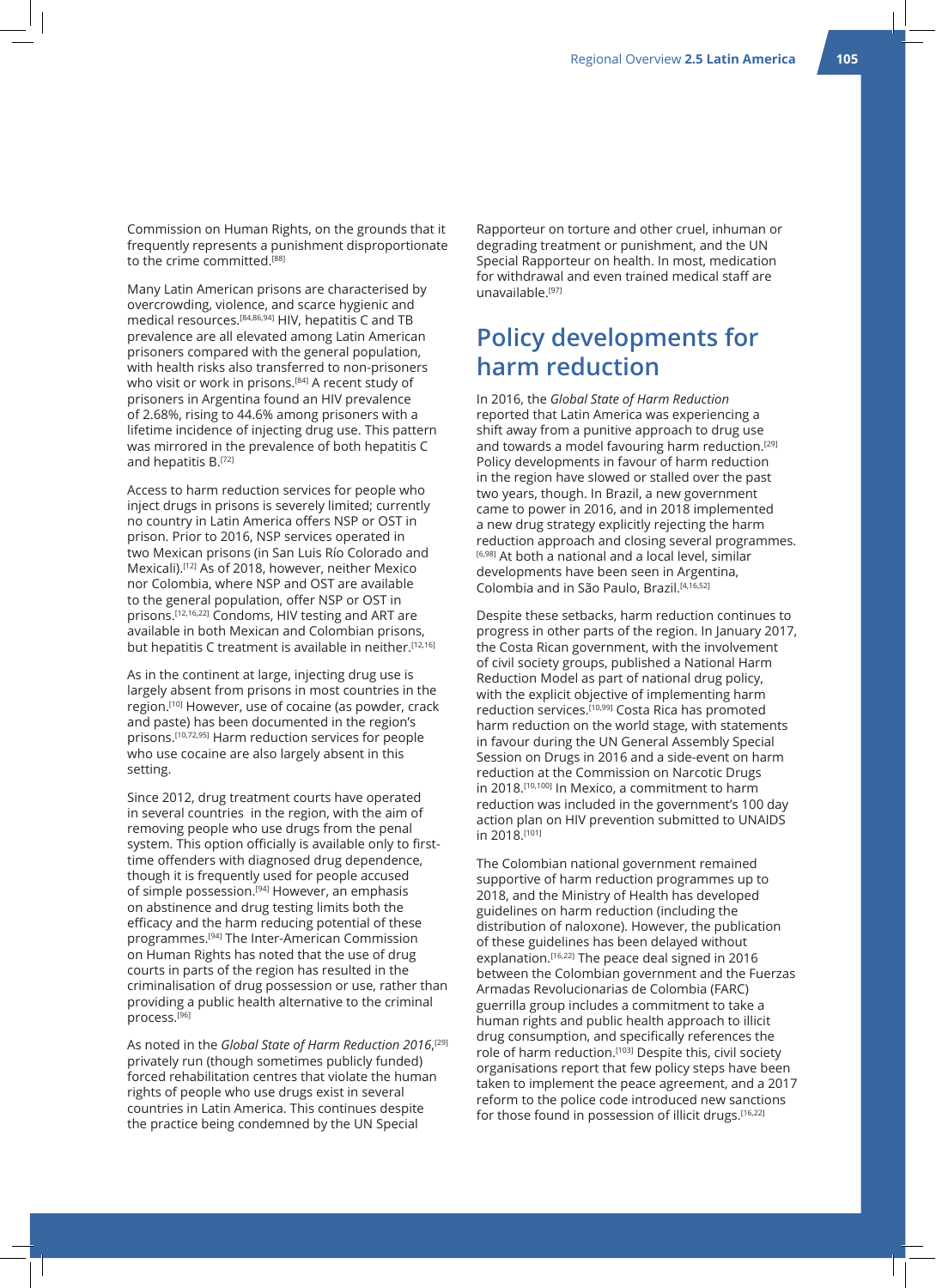The election of Iván Duque as president of Colombia in June 2018 has cast further doubt on the future position of the Colombian government. Though Duque has a history of supporting harm reduction programmes, including a bill to introduce drug consumption rooms, his presidential campaign focussed heavily on a law enforcement-oriented approach to drugs.[22,104] This included criminalising possession for personal use, rejecting harm reduction programmes and opposition to the 2016 peace deal.[16,104]

#### **The political pendulum**

Since 2016, harm reduction in Latin America has been shown to be highly vulnerable to electoral outcomes, and to changes in public opinion at the local and national level. The pendulum effect brought on by changes in local or national administrations can make long-term planning and consistent service delivery difficult.

The case of Crâcolandia, São Paulo's massive open drug scene, is representative of this issue. Local elections occurring every four years have triggered overhauls of the local government's approach to crack use in the city. The abstinence and rehabilitation-centred Recomeço project operated under state government control before 2012, when it was joined by the city government-funded, harm reduction-led De Braços Abertos project from 2014-2016.[4,29,54] Since 2016, De Braços Abertos has been replaced by Redenção in a return to abstinencefocused projects.[4,53] Civil society organisations identify these swings between administrations in favour of and against harm reduction as a reason for Crâcolandia's resilience.[36] Civil society programmes operating while state-led harm reduction is absent are interrupted when the state enters their space, and are unable to build legitimacy.[36] The progress made under the state-led De Braços Abertos project, particularly in establishing trust between healthcare workers and Crâcolandia residents, was lost once the project was closed and civil society organisations fear it will be difficult to regain.<sup>[36,55]</sup> In this way, swings between political positions (not only the direction of political travel) have had a negative impact on the delivery of harm reduction programmes. This process has been mirrored in other parts of Brazil, where the national government, installed in 2017, has turned away from harm reduction and closed the majority of state-sponsored programmes.<sup>[6,98]</sup>

Cyclical changes in levels of political commitment have also had an impact in Colombia. At times when local governments are in favour of harm reduction, state

agencies operate the programmes with no operational input from civil society (sometimes as a result of donor conditions stating that services must be provided directly by the state).<sup>[16]</sup> This means that civil society groups are unable to build operational capacity, and therefore cannot provide services when the pendulum swings and the programmes are closed by the state.<sup>[16]</sup> In Bogotá, a recent change in city government has led to the closure of NSP and OST programmes, with civil society illequipped – both financially and operationally – to fill the gap.<sup>[16]</sup> This has left people who inject drugs in the city without harm reduction services.

Presidential elections in 2018 in Brazil, Colombia and Mexico have had the potential to advance or reverse harm reduction in each country, with leading candidates on both sides of the debate in all three elections.<sup>[9,105-107]</sup> Civil society organisations have expressed concern that as long as there is no consensus among the political class on the benefits of harm reduction, there will always be a degree of uncertainty about their financial and legal sustainability.<sup>[36]</sup> This is particularly relevant at a time when international donors are withdrawing from the Latin America region.

# **Civil society and advocacy developments for harm reduction**

The Latin American Conference on Drug Policy continues to provide a forum for civil society to network, share experiences of best practice and develop advocacy strategies for harm reduction.<sup>[52]</sup> The seventh iteration of the event was held in Mexico City in conjunction with the Mexican Conference on Drug Policy in October 2018, and sought to assess the current challenges in Latin American drug policy, the strength of the global reformist movement and proposals for the future of drug policy in the region.[108]

Latin American regional meetings have taken place to discuss broadening the definition of harm reduction to include the wider social consequences of drug policies<sup>[4]</sup>. These three meetings, held in Argentina, Uruguay and Brazil, have established a network of activists, academics and government officials that acts as a collaborative group, updating its members on progress and setbacks of the harm reduction movement across Latin America.<sup>[4,109]</sup> The first meeting, held in Buenos Aires with participation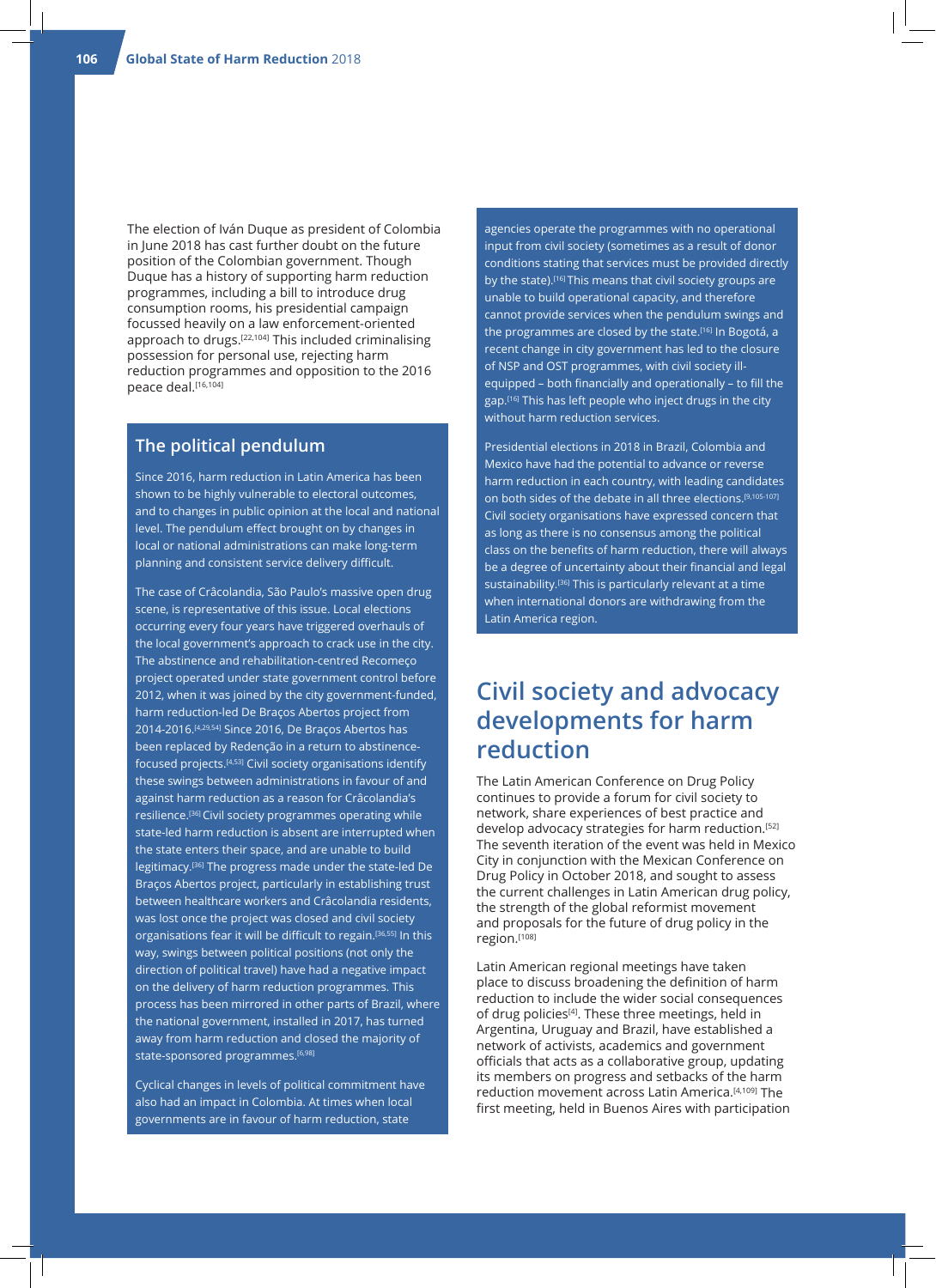from Argentina, Brazil, Uruguay and Paraguay, produced a document that was widely distributed among different harm reduction groups in the region, sharing experiences in harm reduction implementation.<sup>[109]</sup> The third of these meetings, held in Rio de Janeiro, produced the Letter from Manguinhos, calling for the protection of harm reduction programmes in the face of a growing wave of conservative politics and drug policy in Latin America. It also called for the inclusion of wider social issues into the harm reduction arena, such as the way drug policies have been used to target marginalised populations (e.g. women, indigenous peoples, black, LGBTI and youth).[4,110]

Civil society groups, including Intercambios with support from the International Drug Policy Consortium, successfully opposed an amendment to the Argentinian National Mental Health Law that would have removed the obligation for the government to treat addiction as a mental health issue in Argentinian law, allowing for an expansion in the use of involuntary detention (either in prison or mental health facilities) for people who use drugs.[4,111,112] Also in Argentina, an open letter was written in 2016 by 253 magistrates urging the government to enact a drug policy based on principles of human rights and harm reduction, rather than criminalisation and law enforcement.<sup>[4,113]</sup>

The Latin American Network of People who Use Drugs (LANPUD) was founded in 2012 and continues to advocate on behalf of people who use drugs in the region, including signing the Letter from Manguinhos in 2017.<sup>[110]</sup> In Brazil, two harm reduction networks, ABORDA (Associação Brasileira de Redução de Danos, Brazilian Harm Reduction Association) and REDUC (Rede Brasileira de Redução de Danos e Direitos Humanos, Brazilian Harm Reduction and Human Rights Network), have worked to create national networks of people who use drugs,<sup>[6]</sup> complementing the work of LANPUD.[29] A new Brazilian initiative launched in 2017, Intercambiantes, seeks to maintain a network of information on harm reduction programmes, conferences and meetings, publications, at the intersection of mental health and drug use<sup>[4]</sup>. The Black Initiative for a New Drug Policy and the National Network of Anti-Prohibitionist Feminists aim to broaden the debate about drug policy to include the specific impacts on the black community and women respectively.[4,114]

Although the Mexican Network for Harm Reduction has not been through any major developments since 2016, a meeting of civil society organisations in the country was held to present harm reduction proposals to the national HIV prevention body.<sup>[12]</sup> In Argentina, 22 organisations from five provinces created a network, launched on 26 June 2017, to

advocate for the decriminalisation of drug users, less strict sentencing for low-level drug crime and drug policy focused on health outcomes and harm reduction.[4] This was followed up in 2018 with a campaign based on the principles of Support. Don't Punish, highlighting the specific problems faced by women who use drugs.[115]

Civil society groups in both Colombia and Costa Rica have been advocating for harm reduction policies. Colombian organisations have actively contributed to United Nations meetings supporting changes and reforms in drug policy,<sup>[9]</sup> while in Costa Rica, the new national harm reduction model was developed with the participation of civil society.<sup>[10]</sup> The Costa Rican Association for Study and Intervention on Drugs (ACEID), has used the Support. Don't Punish campaign to organise various high-level meetings with policy makers on the need for drug policy reform and harm reduction, and in 2016 held a workshop for NGOs working with the Global Fund on harm reduction.<sup>[10]</sup> Colombian civil society groups remain optimistic that they are in a stronger position to oppose the new presidential administration's prohibitionist agenda than they were under the similarly inclined presidency of Álvaro Uribe two decades ago.<sup>[16]</sup>

In April 2018, Colombian organisation Acción Técnica Social held its third Semana Psicoactiva (Psychoactive Week) conference on public policy to address psychoactive substances, with a strong emphasis on harm reduction. The conference brought together projects from across the Americas.[16] Discussions and workshops were held on themes such as heroin use in Latin America, the role of psychoactive substances in the transmission of sexually transmitted diseases, and substance analysis of new psychoactive substances.[116]

# **Funding developments for harm reduction**

As reported in the 2016 edition of the *Global State of Harm Reduction*, the Global Fund and Open Society Foundations (OSF) have been the significant international donors funding harm reduction programmes in Latin America.<sup>[4]</sup> Both funded NSPs and OST in Mexico and Colombia before 2016; however, since 2016 the Global Fund has gradually withdrawn funding.<sup>[9,12,16,22]</sup> While efforts have been made by donors and civil society to ensure alternative sustainable funding is found, these have sometimes been unsuccessful. For example, in Cali and Pereira, Colombia, harm reduction measures have been funded by a combination of the Ministry of Health, National Drug Fund, local government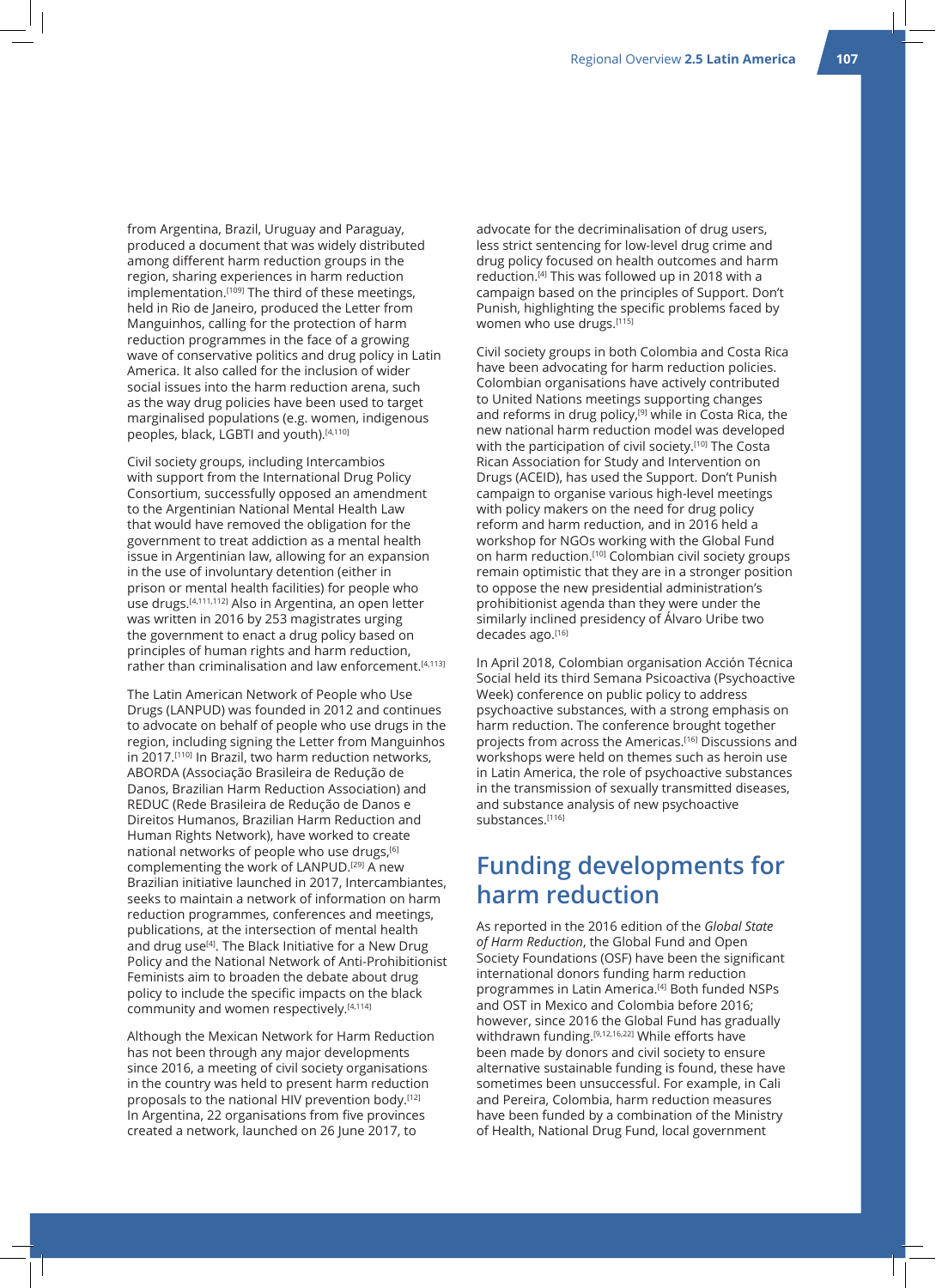funding and OSF, since the withdrawal of the Global Fund. However, in other cities, such as Bogota and Dosquebradas, harm reduction programmes have been closed.[22] Under the revised Global Fund Eligibility Policy, Argentina, Brazil and Mexico remain ineligible for funding.[4,117]

Civil society organisations in Colombia have raised concerns that the requirement for Global Fund resources to be managed by the state leads to bureaucratic delays and inefficiency. For example, non-governmental organisations only received their funding for 2017 in July of that year, meaning that they had only six months to achieve targets intended for the entire year.[16] They also fear that the explicit involvement of the state in all projects may dissuade people who inject drugs from accessing services.<sup>[16]</sup> Reducing barriers for civil society organisations to access funds directly may help to alleviate these issues.

A key funding issue reported by civil society organisations is a focus on HIV programmes by both international donors and national governments. For example in Colombia, Global Fund support has prioritised programmes with an explicit HIVprevention dimension (such as NSPs), leaving few financing opportunities for forms of harm reduction without an HIV focus.[22] In Mexico, the only state funding for harm reduction comes through the national HIV programme; this means that harm reduction organisations compete with those working with other key populations, such as men who have sex with men and sex workers. The result is that, on average, only five harm reduction projects per year receive government funding.<sup>[12]</sup> In Costa Rica, Global Fund support for harm reduction is only available for projects working with people who inject drugs, despite high HIV prevalence among people who use smokable cocaine, meaning that this population has no access to harm reduction services and abstinencebased models prevail.[10]

With respect to national government investment, Resolution 518/2015 in Colombia allowed territories to pay for harm reduction measures from the Public Health Fund. However, the amount available is insufficient and there are other priorities that compete for these funds.[9] Similar issues have been faced in Costa Rica, where the national harm reduction model states support for civil society organisations, but no funding has been made available.<sup>[10]</sup> There is a clear, urgent and demonstrated need for declarations of political support for harm reduction programmes to be accompanied by financial support.

As international donors withdraw from the region,

the trend has been an increase in the proportion of harm reduction funding provided by national governments. When harm reduction services were first implemented in Colombia, 90% of funding came from international donors and 10% from national government; today civil society organisations estimate that 75% is from international donors and 25% from national government.<sup>[9,16]</sup> However, national funding consistently falls short of what international donors have previously provided, leaving services without a sustainable source of financing and unable to provide continuous services to vulnerable populations.[16]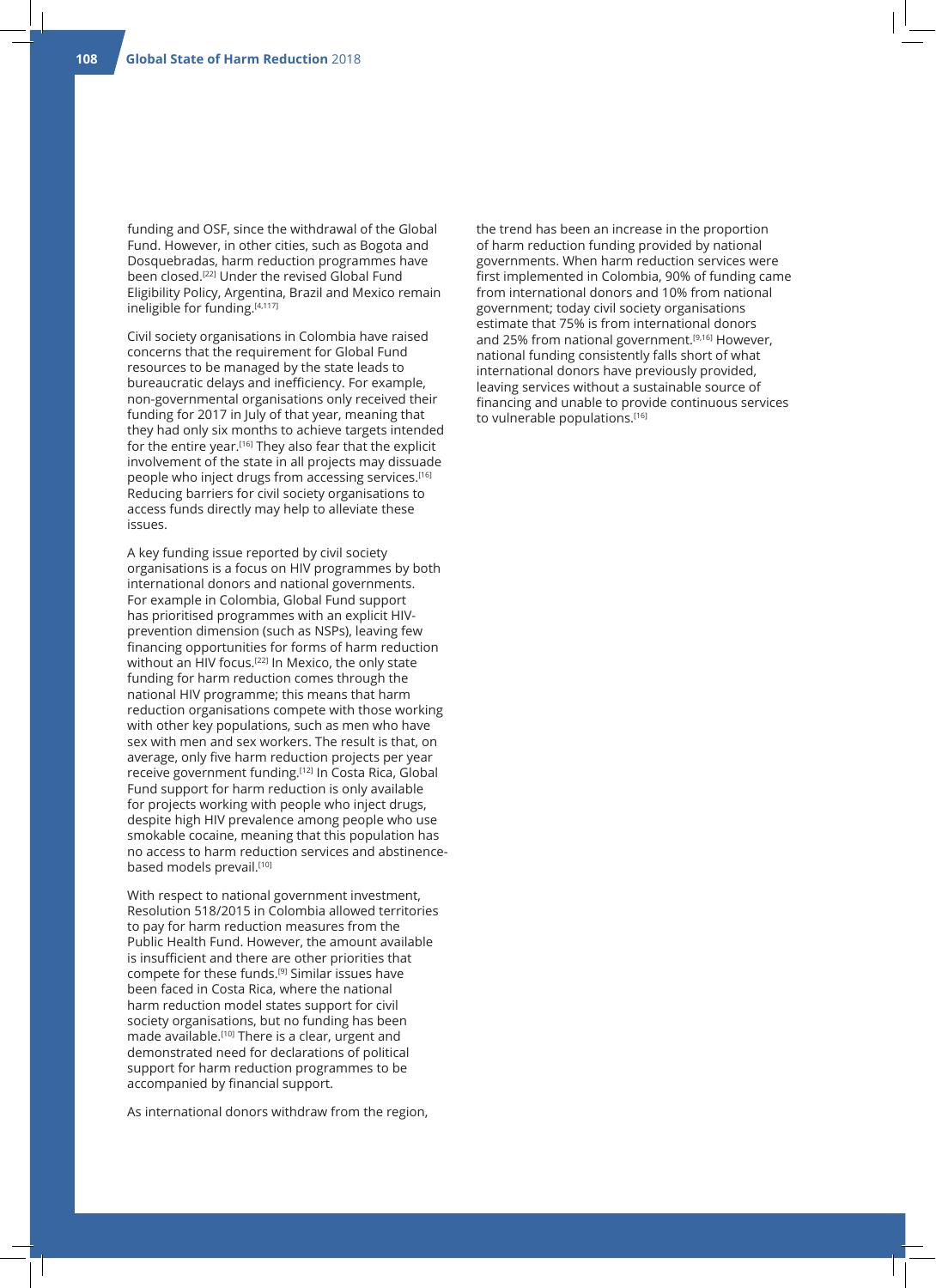## **References**

- 1. Sedronar (2017) Estado autopercibido de salud en población usuaria de<br>tabaco, alcohol, marihuana, cocaína y sustancias inyectables. Secretría de<br>Políticas Integrales sobre Drogas de la Nación Argentina: Buenos Aires. Available from: http://www.observatorio.gov.ar/media/k2/attachments/<br>InformeZEASZyZconsumoZZInyectablesZ5Zmarzo.pdf.<br>2. Duran R, Rossi D (2015) 'High acceptability of rapid HIV test in Argentina:
- Experience during a seroprevalence study in vulnerable groups.' 8th IAS Conference on HIV Pathogenesis, Treatment and Prevention, Vancouver, Canada, 19-22 July 2015. 3. UNODC (2017) *World Drug Report 2017.* Vienna.
- 
- 4. Rossi D, Goltzman P (2018) *Global State of Harm Reduction 2018 survey response*.
- 5. Guimarães ML, Marques BCL, Bertoni N, Teixeira SLM, Morgado MG, Bastos FI (2015) 'Assessing the HIV-1 Epidemic in Brazilian Drug Users: A Molecular Epidemiology Approach.' PLoS ONE 10(11). Available from: https://www.<br>ncbi.nlm.nih.gov/pmc/articles/PMC4633026/.<br>6. Bastos F (2018) Global State of Harm Reduction 2018 survey response.<br>7. ODC (2015) La Heroína en Colombia.
- 
- 
- 8. Berbesi-Fernández D, Segura-Cardona AM, Montoya-Velez L, Lopez-Ramirez E (2016) 'Situación de VIH en usuarios de drogas inyectables en Colombia.' *Infectio* 20(2):70-6. 9. Mejía Motta IE (2018) *Global State of Harm Reduction 2018 survey response*.
- 
- 10. Cortes E (2018) *Global State of Harm Reduction 2018 survey response*. 11. Chávez Villegas C, Samman E (2015) *Exclusion in household surveys: Causes, impacts and ways forward*. London: Overseas Development Institute.<br>Available from: https://www.odi.org/sites/odi.org.uk/files/odi-assets/
- publications-opinion-files/9643.pdf. 12. Slim Pasaran S (2018) *Global State of Harm Reduction 2018 survey response*.
- 13. CENSIDA (2016) *Informe nacional de avances en la respuesta al VIH y el Sida.*<br>Mexico City: Centro Nacional parala Prevención y Control del VIH y el Sida.<br>Armenta RF, Abramovitz D, Lozada R, Vera A, Garfein RS, Magis-R
- who inject drugs in Tijuana, Baja California, Mexico.' *Salud Pública Mex* 2015;<br>57(Suppl 2):s107-12.<br>15. White EF, Garfein RS, Brouwer KC, Lozada R, Ramos R, Firestone-Cruz M, et<br>al. (2007) 'Prevalence of hepatitis C viru drug users in two Mexican cities bordering the U.S.' *Salud Pública Mex* 49(3):165-72.
- 16. Quintero J (2018) *Global State of Harm Reduction 2018 survey response*. 17. UNAIDS (2013) *Key Populations Atlas*. Geneva: Joint United Nations Programme on HIV/AIDS. Available from: http://www.aidsinfoonline.org/
- kpatlas/#/home.<br>
18. Nelson PK, Mathers BM, Cowie B, Hagan H, Jarlais DD, Horyniak D, et al.<br>
18. Nelson PK, Mathers BM, Cowie B, Hagan H, Jarlais DD, Horyniak D, et al.<br>
19. CICAD (2015) Report on Drug Use in the Americas
- 
- 
- poppiesopiumheroin\_13042018\_web.pdf. 21. Fischer B, Blanken P, Da Silveira D, Gallassi A, Goldner EM, Rehm J, et al. (2015) 'Effectiveness of secondary prevention and treatment interventions for crack-cocaine abuse: A comprehensive narrative overview of English-
- language studies.' *Int J Drug Policy* 26(4):352-63. 22. Pereira I, Ramirez L (2018) *Global State of Harm Reduction 2018 survey response*.
- 23. Wolfe D, Evans S (2018) *Global State of Harm Reduction 2018 reviewer response*.
- 24. Bossio JC, Fernández H, Gómez L, Mordini N, Nilva G, Rodríguez L (2018) *Boletín sobre tuberculosis en la Argentina*. Buenos Aires: Dirección de Sida y ETS, Ministerio de Salud. Available from: http://www.msal.gob.ar/images/ stories/bes/graficos/0000001141cnt-2018-04\_boletin-epidemiologicotuberculosis.pdf.
- 25. Cepeda A, Frankeberger J, Bailey JL, Nowotny KM, Natera-Rey G, Valdez A<br>(2017) 'HIV and STI knowledge, testing, and risk among adult crack users in<br>Mexico city: baseline findings from a feasibility study*: AIDS Care 2*
- 4. 26. Guimarães RA, Monteiro LH, Teles SA, Fernandes IL, Rodovalho AG, Silva GC, et al. (2018) 'Risk behaviors for sexually transmitted infections in
- noninjecting drug users: A cross-sectional study.' *Int J STD AIDS 29(7):658-64.*<br>27. Guimarães RA, de Oliveira Landgraf de Castro V, do Valle Leone de Oliveira<br>SM, Stabile AC, Motta-Castro ARC, dos Santos Carneiro MA, et
- among crack cocaine users in Central Brazil.' *BMC Psychiatry* 17(1):412. 28. Échele Cabeza (2018) *Échele Cabeza: Balance 2017*. Available from: https://
- www.echelecabeza.com/infografia-balance-echele-cabeza-2017/. 29. Stone K (2016) *Global State of Harm Reduction 2016*. London: Harm Reduction International.
- 30. Acción Técnica Social (2017) *Statement submitted by Acción Técnica Social to the Commision on Narcotic Drugs. A*vailable from: https://www.unodc.<br>org/documents/commissions/CND/CND\_Sessions/CND\_60/NGO\_Papers/<br>ECN72017\_NGO4\_V1701407.pdf.
- 31. Proderechos (2016) *Primer testeo de sustancias en Uruguay*. Available from: https://www.facebook.com/notes/proderechos/primer-testeo-desustancias-en-uruguay/10153917170714412/.
- 32. Bewley-Taylor D, Blickman T, Jelsma M (2014) *The Rise and Decline of Cannabis Prohibition*. Amsterdam: Transnational Institute. Available from:
- https://www.tni.org/files/download/rise\_and\_decline\_web.pdf. 33. López Daza GA, Gómez García CF (2014) 'La Legalización por vía judicial del consumo de la dosis personal de droga: عند denosario al sistema<br>democrático en América Latina? J*usticia Juris 1*0(1):102-16.<br>34. IDPC (2018). *Global State of Harm Reduction 2018 reviewer response.*<br>35. Ministério da
- from: http://www.cruzazul.org.br/baixar/artigos/56/publicado-no-diario-oficial-da-uniao-no-dia-13-de-marco-de-2018-a-resolucao-no-01-doconad?lk=uploads/180313102514\_resolu%C3%87%C3%83o-no-01-do-conad---publicada-no-dou-em-13-03-2018.pdf.
- 36. Cowie S (2017) 'Inside Crackland: the open-air drug market that São Paulo just can't kick.' The Guardian. Available from: http://www.theguardian.com/
- cities/2017/nov/27/inside-crackland-open-air-crack-market-sao-paulo. 37. OND Guatemala (2017) *Boletin Anual 2017*. Guatemala City: Observatorio Nacional sobre Drogas de Guatemala.
- 38. CNA (2016) *Informe Nacional sobre Drogas de El Salvador*. San Salvador: Comisión Nacional Antidrogas. 39. PAHO, UNAIDS (2017) *HIV Prevention in the Spotlight. An analysis from the*
- *perspective of the health sector in Latin America and the Caribbean, 2017*. Washington DC/Geneva: Pan American Health Organization/Joint United Nations Programme on HIV/AIDS. Available from: http://iris.paho.org/ xmlui/handle/123456789/34381.
- 40. Grebely J, Dore GJ, Morin S, Rockstroh JK, Klein MB (2017) 'Elimination of HCV as a public health concern among people who inject drugs by 2030 –
- What will it take to get there?' *J Int AIDS Soc* 20(1):22146. 41. Strathdee SA, Galai N, Safaiean M, Celentano DD, Vlahov D, Johnson L, et al. (2001) 'Sex differences in risk factors for hiv seroconversion among injection drug users: a 10-year perspective.' *Arch Intern Med* 161(10):1281-8.
- 42. Rossi D (2016) *Global State of Harm Reduction 2016 survey response*. 43. Rafful C, Zule W, González-Zúñiga PE, Werb D, Medina-Mora ME, Magis-
- Rodriguez C, et al. (2015) 'High dead-space syringe use among people who<br>inject drugs in Tijuana, Mexico.' *Am J Drug Alcohol Abuse 4*1(3):220-5.<br>44. Zule WA, Cross HE, Stover J, Pretorius C. (2013) 'Are major reductions i
- dead-space syringes in highly affected countries.' *Int J Drug Policy* 24(1):1-7. 45. Smith DM, Werb D, Abramovitz D, Magis-Rodriguez C, Vera A, Patterson TL, et al. (2016) 'Predictors of needle exchange program utilization during its implementation and expansion in Tijuana, Mexico.' *Am J Addict* 25(2):118-
- 24.<br>46. Román V (2016) 'Drogas: ahora se interna el doble de adictos que hace<br>6. Román V (2016) 'Clarín. Available from: https://www.clarin.com/sociedad/salud/<br>drogas-ahora-interna-doble-adictos\_0\_SkbIT1pS.html.<br>47. UNODC
- 
- 48. GDS (2018) *Global Drug Survey 2018*. London: Global Drug Survey. 49. Raverta C, Chasin AAM, Duffau B, Barboza F, Scorza C (2016) *Analysis of the*
- *chemical composition of smokable cocaine substances*. Washington DC: Inter-American Drug Abuse Control Commission. Available from: http://www. observatorio.gov.ar/media/k2/attachments/Anlisis\_composicion\_quimica\_ de\_cocanas\_fumables\_Mayo\_2016\_English.pdf.
- 50. CICAD (2016) *A review of the availability of care and treatment for smokable cocaine substances (SCS) users in at-risk areas*. Washington DC: Inter-
- American Drug Abuse Control Commission.<br>1998 Rigoni R, Breeksema J, Woods S (2018) Speed Limits: Harm reduction for<br>1998 Jeople who use stimulants. Amsterdam: Mainline.<br>1998 Luiz Ratton J, West R (2016) Políticas de
- *o Programa ATITUDE em Pernambuco*. Recife: Fórum Brasileiro De Segurança Pública.
- 53. Rede Nossa São Paulo (2017) 'Ação de Doria contra crack terá teste antidoping.' Rede Nossa São Paulo. Available from: https://sao-paulo. estadao.com.br/noticias/geral,acao-de-doria-contra-crack-tera-teste-antidoping,10000099338.
- 
- 54. Fiore M (2018) personal communication.<br>55. Folha de São Paulo (2017) 'Apenas 17% concluem internação em ação<br> anticrack da gestão Doria.' Folha de São Paulo. Available from: https:// www1.folha.uol.com.br/cotidiano/2017/08/1908040-apenas-17-dos-
- pacientes-concluem-internacao-em-acao-anticrack-de-doria.shtml. 56. ReverdeSer Colectivo (2016) *Declaración de organizaciones de reducción de riesgos y daños de diferentes partes del mundo a propósito de las 5 muertes en Argentina*. ReverdeSer. Available from: http://reverdeser.org/2016/05/26/ declaracion-de-organizaciones-de-reduccion-de-riesgos-y-danos-de-diferentes-partes-del-mundo-a-proposito-de-las-5-muertes-en-argentina/.
- 57. Aguilar M (2017) 'Para evitar más muertes en Rosario propusieron testear las pastillas.' Clarín. Available from: https://www.clarin.com/suplementos/ zona/evitar-muertes-rosario-quieren-testear-pastillas-fiestas\_0\_rkUqS3I8g. html.
- 58. CNN (2016) 'Ciudad aprueba probar drogas sintéticas para "reducir daños" en las fiestas electrónicas.' CNN. Available from: http://cnnespanol.cnn. com/2016/04/25/ciudad-aprueba-probar-drogas-sinteticas-para-reducir-danos-en-las-fiestas-electronicas/.
- 59. Centro de Convivência É de Lei (2014) *Projeto ResPire*. É Lei. Available from: http://edelei.org/post/28-Projeto-ResPire/.
- 60. Associação Psicodélica do Brasil (2018) *Testagem de Substâncias*. Associação Psicodélica. Available from: https://associacaopsicodelica.org/psicodeliainicial/testagem-de-substancias/.